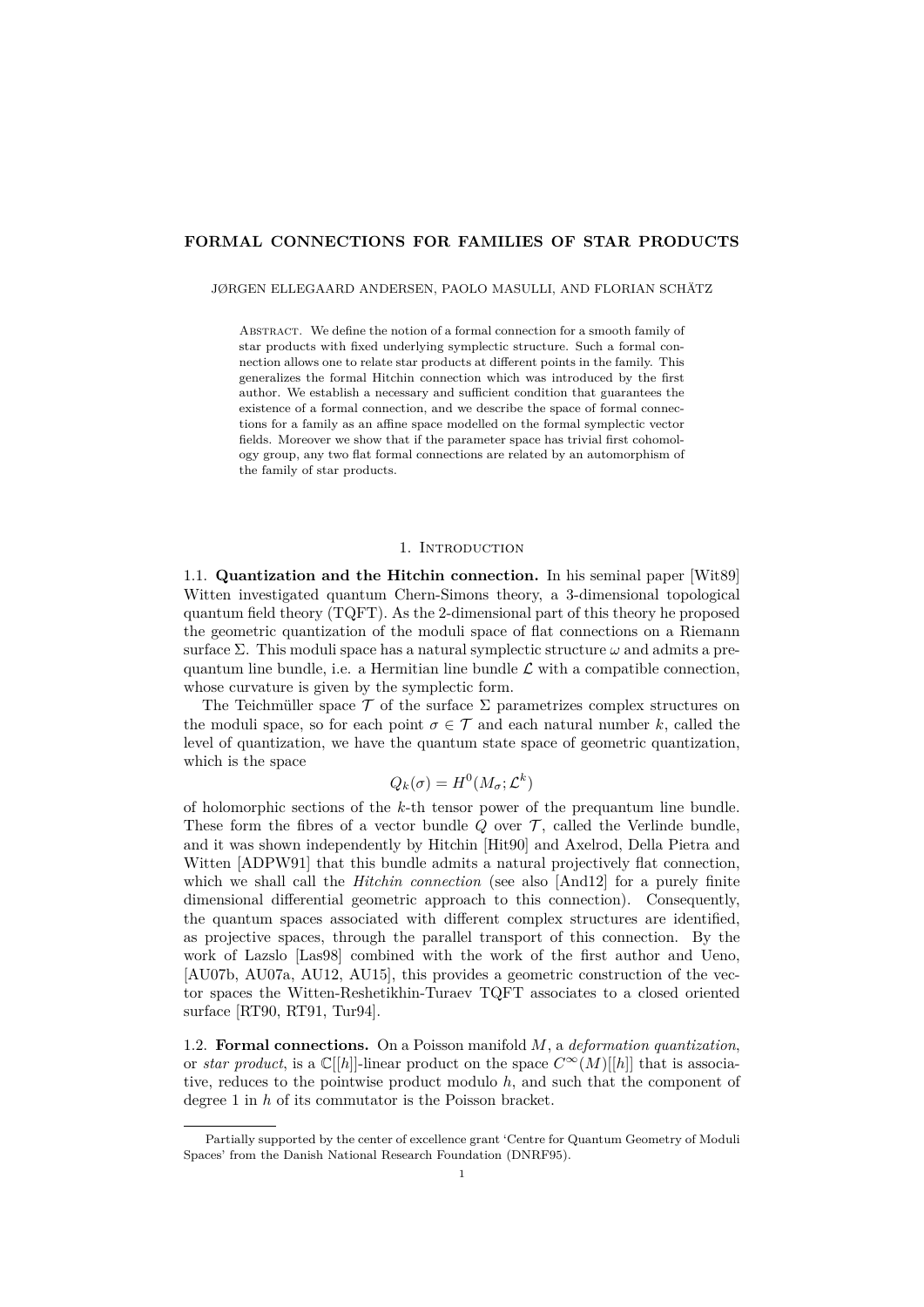2 JØRGEN ELLEGAARD ANDERSEN, PAOLO MASULLI, AND FLORIAN SCHÄTZ

The first named author of this paper has studied the asymptotic relationship between Toeplitz operators and the Hitchin connection in [\[And06\]](#page-24-6), and extended this asymptotic analysis to higher orders [\[And12\]](#page-24-1), which led him to define the following notion.

**Definition 1.1.** Let *M* be a symplectic manifold equipped with a smooth family of star products  $\{\star_{\sigma}\}_{{\sigma}\in\mathcal{T}}$  parametrized by a manifold T. A *formal connection* for  $\{\star_{\sigma}\}_{{\sigma}\in\mathcal{T}}$  is a connection on the bundle  $\mathcal{T} \times C^{\infty}(M)[[h]] \to \mathcal{T}$  of the form:

$$
(1) \t\t D_Vf = V[f] + A(V)(f),
$$

where A is a smooth 1-form on  $\mathcal T$  with values in differential operators on M such that  $A = 0 \mod h$ , f is a smooth section of the bundle, V is any smooth vector field on  $\mathcal{T}$ , and  $V[f]$  denotes the derivative of f along V.

The formal connection is called *compatible* with the family of star products  $\{\star_{\sigma}\}_{{\sigma}\in\mathcal{T}}$ , if it is a derivation of the products for any vector field *V* on  $\mathcal{T}$ , i.e.

(2) 
$$
D_V(f \star_\sigma g) = D_V(f) \star_\sigma g + f \star_\sigma D_V(g),
$$

for all  $\sigma \in \mathcal{T}$  and all smooth sections f and g of  $\mathcal{T} \times C^{\infty}(M)[[h]] \to \mathcal{T}$ .

Recall that on a Kähler manifold *M* one can consider the Berezin-Toeplitz star product  $\star^{BT}$ , which can be constructed via the theory of Toeplitz operators, see [\[Sch00\]](#page-25-6). This leads us to consider the following class of examples of families of star products:

**Definition 1.2.** Let *M* be a symplectic manifold with a family of compatible almost complex structures parametrized by a complex manifold  $\mathcal{T}$ , so that for any  $\sigma \in \mathcal{T}$ , the manifold  $M_{\sigma}$  is a Kähler manifold, and let  $\{\star_{\sigma}^{BT}\}_{\sigma \in \mathcal{T}}$  be the associated family of Berezin-Toeplitz star products. A *formal Hitchin connection* on *M* is a formal connection that is compatible with this family of star products and that is flat.

In [\[And12\]](#page-24-1) a particular formal Hitchin connection that is associated to the Hitchin connection from geometric quantization was studied, and it was shown that the projective flatness of the Hitchin connection implies the flatness of this formal Hitchin connection. An explicit expression for the 1-form  $\tilde{A}(V)$  for the formal Hitchin connection associated to the Hitchin connection was given in [\[And12,](#page-24-1) [AG11\]](#page-24-7). The formula reads

<span id="page-1-0"></span>(3) 
$$
\tilde{A}(V)(f) = -V[F]f + V[F] \star^{BT} f + h(E(V)(f) - H(V) \star^{BT} f).
$$

where *E* is a 1-form on  $\mathcal T$  with values in differential operators on *M*, *H* is the 1-form with values in  $C^{\infty}(M)$  given by  $H(V) = E(V)(1)$ , and F is the Ricci potential of the family. The construction will be recalled in more detail in Section [3.](#page-7-0)

It was furthermore noticed in [\[And12\]](#page-24-1), that – provided certain cohomology groups of the mapping class group vanish – any formal Hitchin connection could be used to obtain a mapping class group equivariant deformation quantization on the moduli space. The first author has further applied these constructions to the WRT-TQFT using the geometric description of the TQFT vector spaces described above in [\[And08,](#page-24-8) [And10\]](#page-24-9). See also [\[And05\]](#page-24-10) and [\[AB11\]](#page-24-11), where the first author gave an explicit expression for the parallel transport of formal Hitchin connection in the abelian case.

With this motivation in mind, we return to the general case.

1.3. **Existence and classification of formal connections.** Let  $(M, \omega)$  be a symplectic manifold with a family of natural star products  $\{\star_{\sigma}\}_{{\sigma}\in\mathcal{T}}$  that is parametrized by  $\mathcal T$ .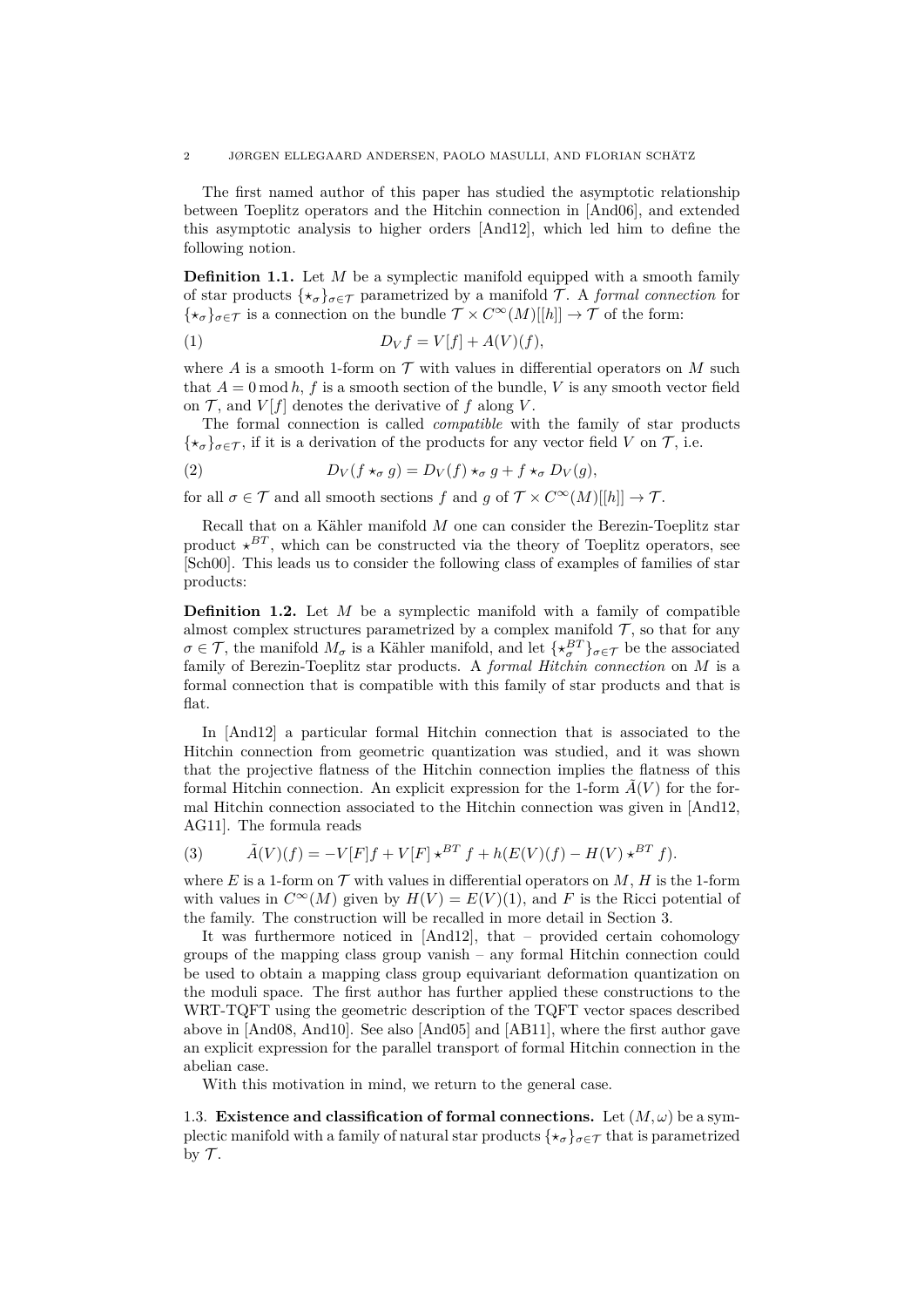We first establish the following necessary and sufficient condition for the existence of a compatible formal connection:

<span id="page-2-0"></span>**Theorem 1.3.** *There exists a formal connection compatible with*  $\{\star_{\sigma}\}_{{\sigma}\in\mathcal{T}}$  *if and only if the characteristic class*  $\left[c\right]\left(\star_{\sigma}\right)$  *of the star products is locally constant on*  $\mathcal{T}$ *.* 

In fact, we show that even more is true: we provide a natural way to associate a formal connection to every trivialization for the family of characteristic 2-forms associated to the family of star products and establish a formula for its curvature. The proof relies on Fedosov's geometrical construction of star products [\[Fed94\]](#page-24-12).

This result specializes to the case of a symplectic manifold equipped with a smooth family of compatible Kähler structures, where we take the family of Berezin-Toeplitz star products associated with them. In this situation Theorem [1.3](#page-2-0) yields the existence of a compatible formal connection.

**Theorem 1.4.** Let  $(M, \omega)$  be a compact, symplectic manifold, and let  $\mathcal{T}$  be a com*plex manifold parametrizing a family of compatible Kähler structures*  $I_{\sigma}$  *on*  $M$ *, with*  $\sigma \in \mathcal{T}$ *. The family of Berezin-Toeplitz star products associated with the family has constant characteristic class, and therefore admits a compatible formal connection.*

Let us assume in the following that a family of star products  $\{\star_{\sigma}\}_{{\sigma}\in\mathcal{T}}$  admits a compatible formal connection. We want to understand the space of all such formal connections. Relying on a result of Gutt and Rawnsley, [\[GR99\]](#page-25-7), we obtain:

**Theorem 1.5.** *Let M be a symplectic manifold equipped with a smooth family of star products*  $\{ \star_{\sigma} \}_{\sigma \in \mathcal{T}}$  *parametrized by* T. The space  $\mathcal{F}(M, \star_{\sigma})$  of formal connec*tions on M that are compatible with the family of star products is an affine space over the space of* 1*-forms on*  $\mathcal T$  *with values in formal symplectic vector fields on*  $M$ , *and it can then be written as:*

$$
\mathcal{F}(M, \star_{\sigma}) = D_0 + \Omega^1(\mathcal{T}, h\Gamma_{sym}(M)[[h]])
$$

*for a fixed formal connection*  $D_0$ *, where*  $\Gamma_{sym}(M)$  *denotes the space of symplectic vector fields on M.*

Furthermore, if we assume that  $H^1(M; \mathbb{R})$  vanishes, all symplectic vector fields are Hamiltonian, and therefore all derivations of a star product on *M* are essentially inner, therefore they are parametrized by elements of  $\tilde{C}_{h}^{\infty}(M)$ , the space of formal functions on *M* modulo constants.

1.4. **Gauge transformations of formal connections.** We study the action of gauge transformations on the space of formal connections  $\mathcal{F}(M, \star_{\sigma})$ . The transformations which we consider are differential self-equivalences of the family of star products, since the gauge transformations have to preserve the compatibility with the family of star products. If we assume that the parameter space  $\mathcal T$  of the family of star products has trivial first cohomology group, i.e.  $H^1(\mathcal{T}, \mathbb{R}) = 0$ , we obtain the following result.

**Theorem 1.6.** *Let M be a symplectic manifold with a family of star products*  $\{\star_{\sigma}\}_{{\sigma}\in\mathcal{T}}$  parametrized by a smooth manifold  $\mathcal T$  with trivial first cohomology group. Let  $D, D' \in \mathcal{F}(M, \star_{\sigma})$  be formal connections for the family and let us assume that *they are flat. Then they are gauge equivalent via a self-equivalence of the family of star products*  $P \in C^{\infty}(\mathcal{T}, \mathcal{D}_h(M))$ *, meaning that* 

$$
(4) \t\t D'_V = P^{-1}D_VP,
$$

*for any vector field*  $V$  *on*  $\mathcal{T}$ *.* 

This implies the following corollary: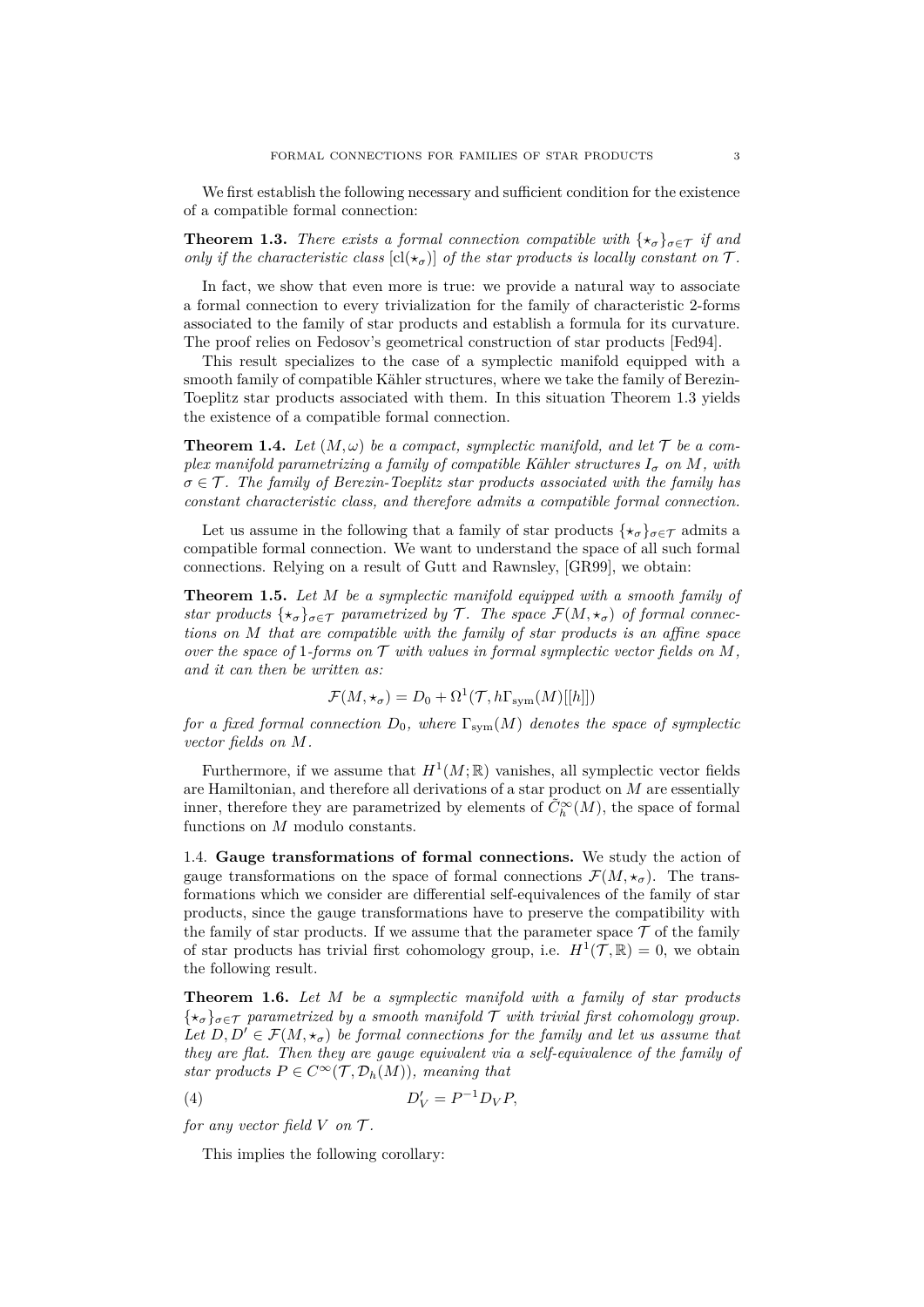**Corollary 1.7.** Let  $\mathcal T$  be a smooth manifold with trivial first cohomology group, *i.e.*  $H^1(\mathcal{T}, \mathbb{R}) = 0$ . If there exists a formal Hitchin connection *D* in the bundle  $\mathcal{T} \times C^{\infty}(M)[[h]]$  *over*  $\mathcal{T}$ *, then it is unique up to gauge-equivalence.* 

1.5. **The formal Hitchin connection at low orders.** As mentioned above, a formal connection is called compatible with a family of star products if it is a derivation with respect to the star products. Our main example of a formal connection is the formal Hitchin connection defined in [\[And12\]](#page-24-1), which is known to be a derivation with respect to the family of Berezin-Toeplitz star products, [\[And12\]](#page-24-1). This fact relies on the existence of the Hitchin connection in geometric quantization, as well as the link between geometric and deformation quantization via Toeplitz operators.

This result assumes the existence of a Hitchin connection in geometric quantization, which puts several constraints on the objects involved in the construction, among them the condition that the family of Kähler structures be *holomorphic* and *rigid*, which are quite strong requirements.

On the other hand, the explicit expression [\(3\)](#page-1-0) that was obtained in [\[And12\]](#page-24-1) makes sense in a more general situation, and therefore we can ask whether that expression in general gives a derivation of the Berezin-Toeplitz star product. This is a difficult question, because it involves the coefficients of the star product, which are in general hard to understand. But we can give an affirmative answer if we restrict our attention to the first order in the formal parameter. Moreover it is easy to check that the expression [\(3\)](#page-1-0) defines a flat formal connection up to first order, and we conclude that the expression obtained in [\[And12\]](#page-24-1) gives a formal Hitchin connection up to order one.

**Proposition 1.8.** *Let M be a symplectic manifold with a family of compatible Kähler structures parametrized by a complex manifold*  $\mathcal{T}$ *. Then the expression* [\(3\)](#page-1-0) *defines a formal connection that, module*  $h^2$ , *is a derivation of the family of Berezin-Toeplitz star products on M and flat. Therefore it defines a formal Hitchin connection in the sense of our definition above, modulo terms of order*  $h^2$ .

We plan to investigate the relationship between the formal Hitchin connection studied by the first named author of this paper and the formal connections obtained from Theorem [1.3](#page-2-0) more closely in the future.

### 2. Deformation quantization

2.1. **Star products.** Let *M* be a Poisson manifold. We let  $\mathbb{C}[[h]]$  denote the ring of formal power series with complex coefficients, and  $C_h^{\infty}(M) = C^{\infty}(M)[[h]]$  the algebra of *formal functions* on *M*, which are formal power series with coefficients in  $C^{\infty}(M)$ . Then  $C^{\infty}_h(M)$  is an algebra over  $\mathbb{C}[[h]]$ , and we can extend the Poisson bracket linearly to make  $C_h^{\infty}(M)$  into a Poisson algebra. This allows us to formulate the following definition.

**Definition 2.1.** Let  $(M, \{ \cdot, \cdot \})$  be a Poisson manifold. A (formal) *star product* on (or *deformation quantization* of) *M* is a  $\mathbb{C}[[h]]$ -bilinear map

$$
\star\colon C^\infty_h(M)\times C^\infty_h(M)\to C^\infty_h(M)
$$

written as

$$
f\star g=\sum_{k=0}^\infty c^k(f,g)h^k,
$$

where, for  $k \in \mathbb{N}$ , the maps  $c^k$ :  $C^{\infty}(M) \times C^{\infty}(M) \to C^{\infty}(M)$  are bilinear and called the *coefficients* of  $\star$ . A star product is required to satisfy the following conditions:

- (1) associativity:  $(f_1 \star f_2) \star f_3 = f_1 \star (f_2 \star f_3),$
- (2) unitality:  $f \star 1 = f = 1 \star f$ ,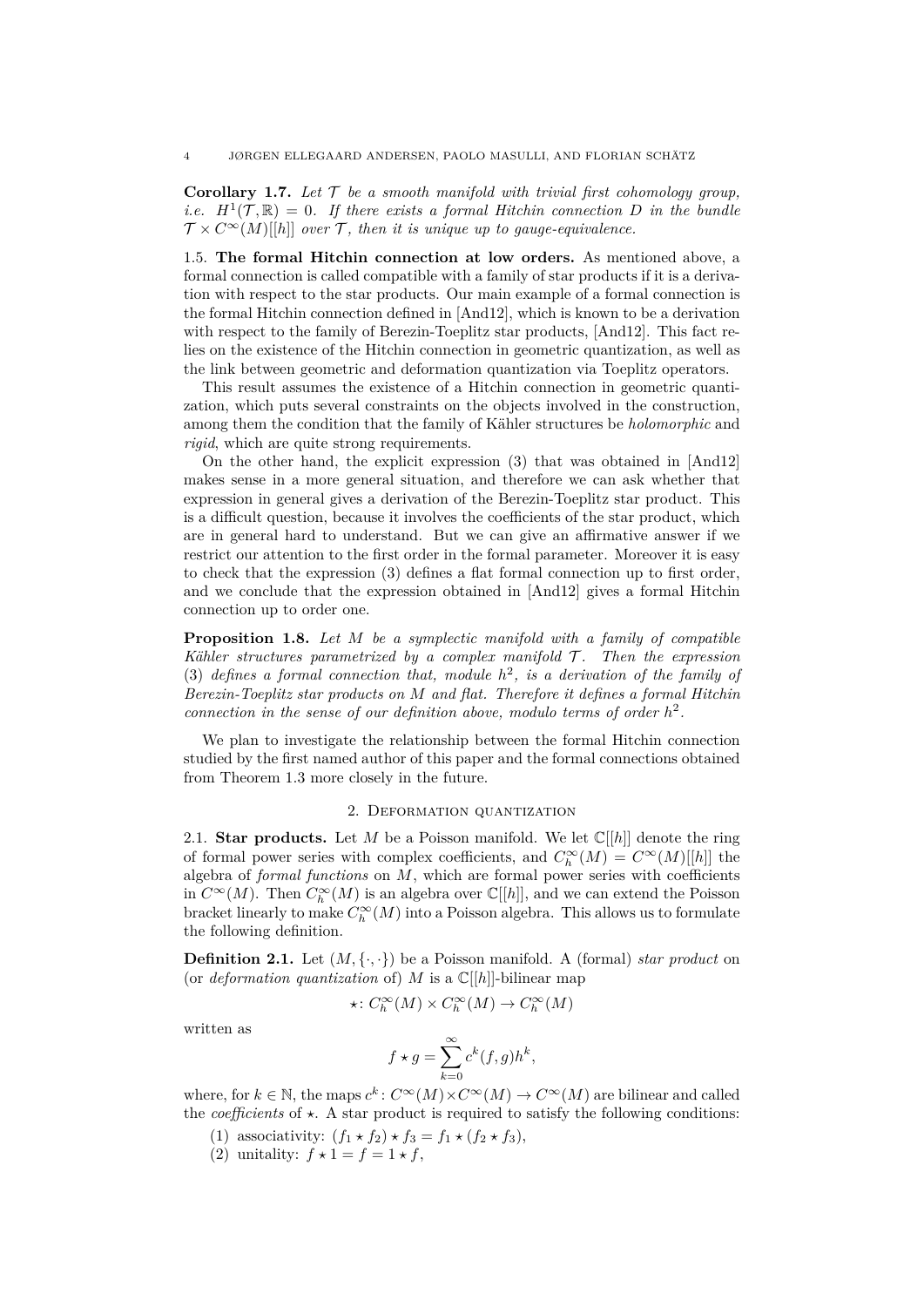(3) 
$$
c^0(f_1, f_2) = f_1 f_2,
$$
  
\n(4)  $c^1(f_1, f_2) - c^1(f_2, f_1) = i\{f_1, f_2\},$   
\nfor all  $f_1, f_2, f_3 \in C^\infty(M).$ 

A star product is said to be *differential* if the coefficients  $c^k$  are bidifferential operators, in the sense that, for a fixed  $f \in C^{\infty}(M)$ , both  $c^{k}(f, \cdot)$  and  $c^{k}(\cdot, f)$  are differential operators for all  $k \in \mathbb{N}$ .

**Definition 2.2.** Two star products  $\star$ ,  $\star'$  on *M* are said to be *equivalent* if there is a formal power series of linear maps

$$
T = \sum_{k=0}^{\infty} T_k, \qquad T_k \colon C_h^{\infty}(M) \to C_h^{\infty}(M), \quad k \in \mathbb{N},
$$

such that  $T_0 = \text{Id}$  and  $T(f_1) \star T(f_2) = T(f_1 \star f_2)$ , for  $f_1, f_2$  smooth functions on *M*.

In the following, we will restrict attention to *natural star products*. These are differential star products that satisfy the requirement that the coefficient  $c^k$  is a bidifferential operator of order at most *k*. All star products which we will encounter are of this type.

<span id="page-4-0"></span>2.2. **Fedosov star products.** We review the main ingredients of Fedosov's geometric construction of star products [\[Fed94\]](#page-24-12). In Section [5,](#page-17-0) we will make use of Fedovo's framework to construct formal connections. Our exposition follows [\[Fed94\]](#page-24-12) and Waldmann's book [\[Wal07\]](#page-25-8).

Let  $(M, \omega)$  be a symplectic manifold of dimension  $m = 2n$ . Since any tangent space  $T_xM$  is a symplectic vector space, we can consider the associated Weyl algebra.

**Definition 2.3.** The *formal Weyl algebra*  $W_x$  associated to  $T_xM$ , for  $x \in M$ , is the associative C-algebra with unit, whose elements are formal power series in *h*, with formal power series on  $T_xM$  as coefficients. This means that an element in  $W_x$  has the form:

$$
a(y, h) = \sum_{k \in \mathbb{N}} \sum_{\alpha} h^k a_{k, \alpha} y^{\alpha},
$$

where  $(y^1, \ldots, y^m)$  are local coordinates on  $T_xM$  and  $\alpha = (\alpha_1, \ldots, \alpha_m)$  is a multiindex.

The formal Weyl algebra is equipped with the following *Moyal-Weyl product*:

(5) 
$$
a\circ_{MW}b=\sum_{k=0}^{\infty}\left(\frac{ih}{2}\right)^k\frac{1}{k!}\pi^{i_1j_1}\cdots\pi^{i_kj_k}\frac{\partial^ka}{\partial y^{i_1}\cdots\partial y^{i_k}}\frac{\partial^kb}{\partial y^{i_1}\cdots\partial y^{i_k}},
$$

where  $\pi = \sum_{i \leq j} \pi^{ij} \frac{\partial}{\partial y^i} \wedge \frac{\partial}{\partial y^j}$  is the Poisson bivector dual to  $\omega_x$ . The Moyal-Weyl product is a deformation quantization of the linear symplectic space  $(T_xM, \omega_x)$ .

Let  $W = \bigcup_{x \in M} W_x$ . This defines a bundle of algebras over M, which is called the *Weyl bundle*. The space of smooth sections of this bundle, Γ*W*, gives an associative algebra with fibre-wise multiplication. This space of section can be thought of as a "quantized tangent bundle" of *M*. Note that the centre of Γ*W* is formed by the elements that do not contain any  $y^i$ , and therefore is naturally identified with  $C_h^{\infty}(M) = C^{\infty}(M)[[h]].$ 

We next define a useful degree on the Weyl algebra, called the *total degree*. It is given by assigning degree 1 to all the  $y^i$ , i.e. deg  $y^i = 1$  for any *i*, and deg  $h = 2$ . The Moyal-Weyl product is additive with respect to the total degree.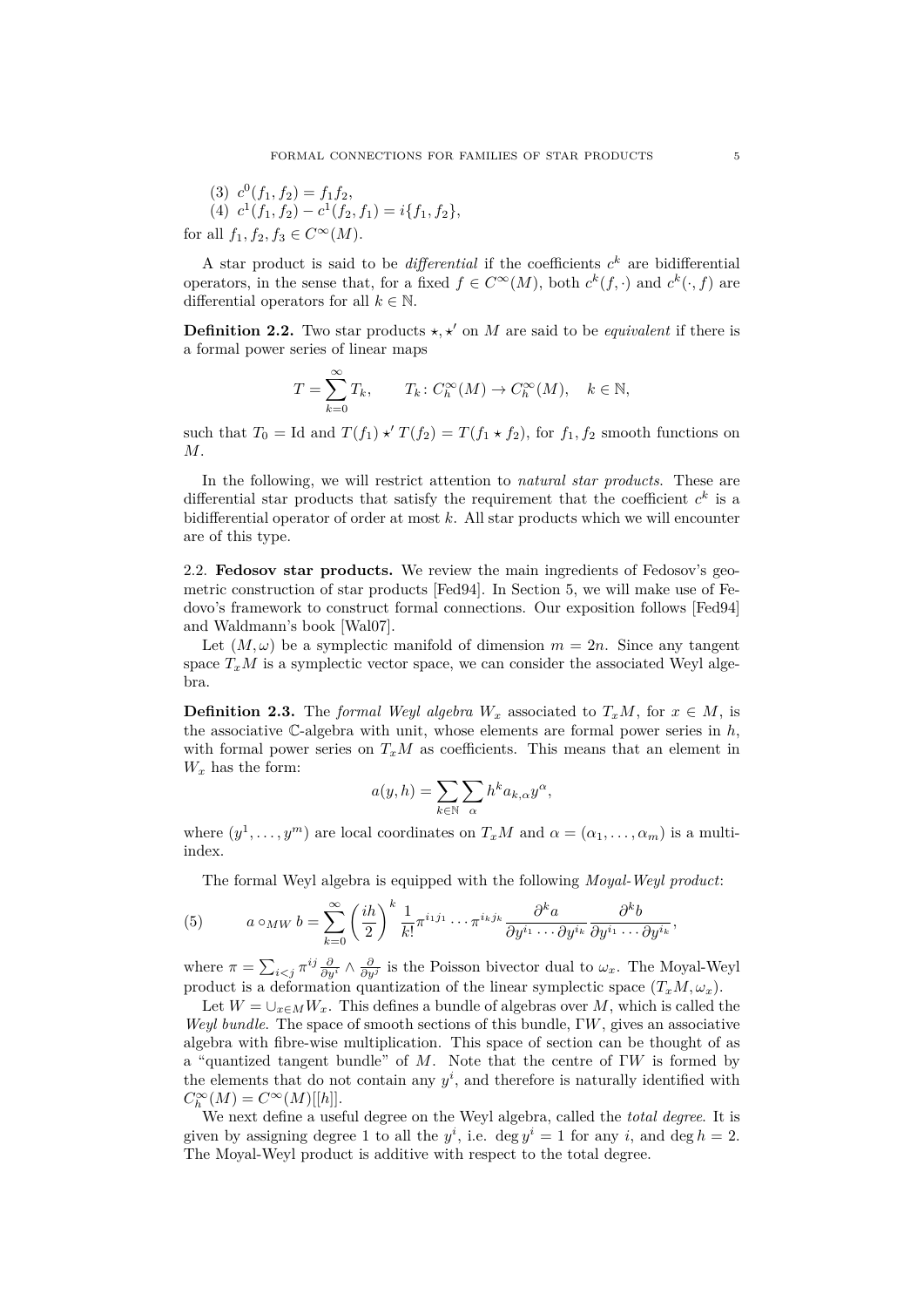A differential form on *M* with values in *W* is a section of  $W \otimes \Lambda^q T^*M$ , and can be expressed as:

$$
a(x, y, h, dx) = \sum h^k a_{k, i_1, \dots, i_p, j_1, \dots, j_q} y^{i_1} \dots y^{i_p} dx^{j_1} \wedge \dots \wedge dx^{j_q}
$$

in local coordinates, where the coefficients  $a_{k,i_1,\ldots,i_p,j_1,\ldots,j_q}$  are symmetric in the *i*'s and anti-symmetric in the *j*'s. We denote the space of these differential forms by  $\Omega(M,W)$ .

Note that the Moyal-Weyl product on  $\Gamma W$  extends to  $\Omega(M,W)$ . On the latter space we define an operator  $\delta$  in the following way:

$$
\delta(a) = \sum_{i} dx^{i} \wedge \frac{\partial a}{\partial y^{i}}, \quad \text{for all } a \in W \otimes \Lambda^{q}T^{*}M.
$$

This operator can also be written as

$$
\delta(a) = -\left[\frac{i}{h}\omega_{ij}dy^idx^j, a\right] = -\frac{i}{h}\operatorname{ad}(\tilde{\omega}),
$$

where the commutator is with respect to the Moyal-Weyl product and  $\tilde{\omega}$  is  $\omega$ , seen as a section of  $T^*M \otimes T^*M \subset W \otimes \wedge T^*M$ .

An alternative interpretation of  $\delta$  is as follows: we can define two commuting derivations  $\delta$  and  $\delta^*$  on  $\Omega(M, W)$  by considering the identity morphism  $TM \to TM$ as a section of  $TM \otimes T^*M$ . We can now insert the  $TM$ -part into either  $\Lambda T^*M$  or W and multiply the *T* <sup>∗</sup>*M*-part with the other factor, using the pointwise product on *W*. The operator  $\delta$  corresponds to the latter case. We define  $\delta^*$  to be the operator corresponding to the former.

The operators  $\delta$  and  $\delta^*$  are differentials, i.e. they square to zero. Moreover, one can use  $\delta^*$  as a homotopy operator for  $\delta$ , which leads to the result that the cohomology of  $\delta$  is concentrated in form-degree 0 and that  $H^0(\Omega(M, W), \delta)$  $C_h^{\infty}(M)$ .

**Definition 2.4.** A *symplectic connection* on a symplectic manifold  $(M,\omega)$  is a linear connection  $\nabla$  that is torsion-free and such that  $\omega$  is parallel with respect to  $\nabla$ , i.e.  $\nabla \omega = 0$ .

Let us fix a symplectic connection  $\nabla$  on M. Its curvature tensor is contracted with  $\omega$  to yield an element  $R \in \Omega^2(M, W)$ . As usual,  $\nabla$  extends to the covariant derivative  $d_{\nabla}$  on  $\Omega(M, TM)$ , which we dualize and extend to  $\Omega(M, W)$ . It turns out that  $d<sub>∇</sub>$  is also a derivation for the fibre-wise Moyal-Weyl product. Moreover, *d* $\triangledown$  commutes with *δ* and squares to  $-\frac{i}{h}$  ad(*R*).

Fedosov's idea is to correct the non-flatness of  $-\delta + d_{\nabla}$  by finding an appropriate  $r \in \Omega^1(M, W)$  such that the total operator

(6) 
$$
D_r := -\delta + d_{\nabla} + \frac{i}{h} \operatorname{ad}(r)
$$

squares to zero. Regardless of flatness, an operator of the form of  $D_r$  is a derivation of the Moyal-Weyl product defined above, i.e.

<span id="page-5-0"></span> $D_r(a \circ_M w b) = D_r(a) \circ_M w b + a \circ_M w D_r(b)$ 

holds. Using Fedosov's ansatz for  $D_r$ , one computes

$$
D_r^2 = \frac{i}{h} \operatorname{ad} \left( -\omega - \delta r + R + d_{\nabla} r + \frac{i}{h} r \circ_{MW} r \right).
$$

Hence the flatness of  $D_r$  is equivalent to the fact that

(7) 
$$
\alpha = \omega + \delta r - R - d_{\nabla} r - \frac{i}{h} r \circ_{MW} r
$$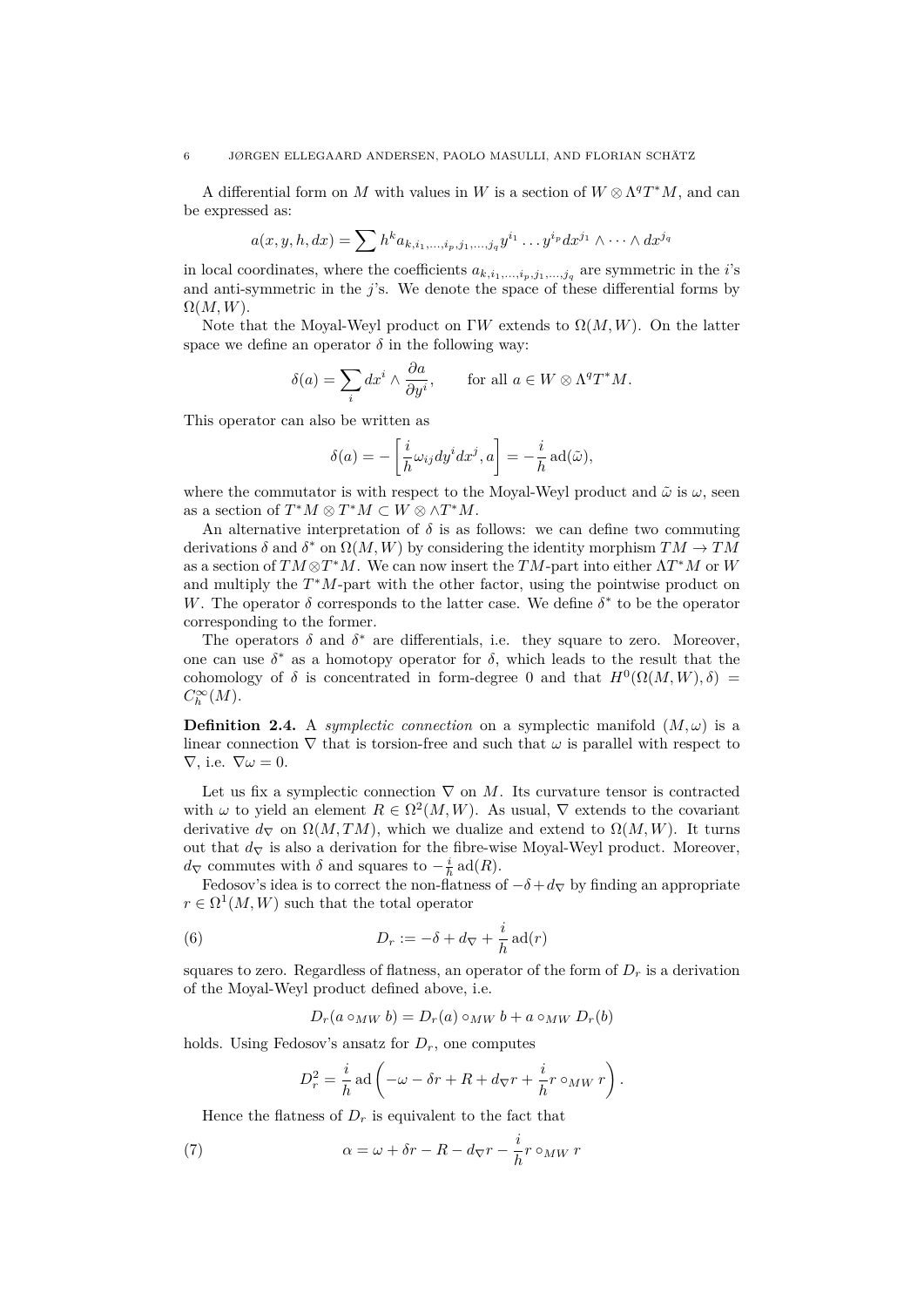lies in the center of  $\Omega(M, W)$ , which coincides with  $\Omega(M)[[h]]$ , where we see ordinary differential forms to be fibrewise constant polynomials on the tangent spaces.

We call a connection of the form [\(6\)](#page-5-0) *abelian* if  $\alpha$  satisfies this condition, i.e. if it is a scalar 2-form. If this is the case, then by the Bianchi identity we have that  $d\alpha = D_r \alpha = 0$ , and so  $\alpha$  is closed (i.e.  $\alpha \in Z^2(M)[[h]]$ ) and is called the *Weyl curvature* of *Dr*.

The following theorem shows how to construct the appropriate *r* in order to obtain an abelian *Dr*.

<span id="page-6-0"></span>**Theorem 2.5.** *(Fedosov)* Let  $\nabla$  *be a symplectic connection on M and* 

$$
\alpha = \omega + h\alpha_1 + h^2\alpha_2 + \dots \in Z^2(M)[[h]]
$$

*be a closed formal* 2*-form that is a perturbation of the symplectic form. Then there exists a unique*  $r \in \Omega^2(M, W)$ *, such that the*  $D_r$  *given by* [\(6\)](#page-5-0) *is an abelian connection with Weyl curvature*  $\alpha$  *and*  $\delta^* r = 0$ *.* 

We are now in position to define the Fedosov star product corresponding to a given Fedosov connection. One first shows that every element  $f \in C^{\infty}(M)[h]$ extends uniquly to an element

$$
\tau(f) \in \Omega^0(M, W)[[h]]
$$

which is parallel with respect to the Fedosov connection  $D_r$ . The proof amounts to breaking up the equation  $D_r \tau(f) = 0$  into its homogeneous pieces with respect to the total degree. Cohomological considerations similar to the ones in the proof of Theorem [2.5](#page-6-0) guarantee that the extension  $\tau(f)$  exists and is unique.

The *Fedosov star product*  $\star_{\nabla} \alpha$  associated to the closed formal 2-form  $\alpha$  and to the symplectic connection  $\nabla$  on *M* is given by the following formula:

(8) 
$$
f \star_{\nabla, \alpha} g := p(\tau(f) \circ_{MW} \tau(g)),
$$

where  $p : \Gamma(W) \to C_h^{\infty}(M)$  is the projection of a section of the Weyl bundle to its fibrewise constant part. Since  $D_r$  is a derivation with respect to  $\circ_{MW}$ , this defines an associative product and one checks inductively that one actually obtains a natural star product, i.e.  $\star_{\nabla,\alpha}$  is given by bidifferential operators whose component of order *h k* is of differential-order at most *k* in each argument.

**Definition 2.6.** The *characteristic* 2*-form* of a Fedosov star product  $\star_{\nabla} \alpha$  is

$$
\mathrm{cl}(\star_{\nabla,\alpha}) = \alpha \in Z^2(M;\mathbb{R})[[h]],
$$

where  $\alpha$  is the Weyl curvature of the corresponding Fedosov connection  $D_r$ .

The class of cl( $\star_{\nabla,\alpha}$ ) is called the characteristic class of  $\star_{\nabla,\alpha}$ .

The definition of the characteristic class of Fedosov star products generalizes to arbitrary differential star products since every differential star product is equivalent to one of Fedosov type and two Fedosov star products are equivalent if and only if their characteristic classes coincide. Hence one just defines the characteristic class of an arbitrary differential star product to be the characteristic class of an equivalent star product of Fedosov type. For a more extended treatment of classification results, we refer the reader to [\[Del95\]](#page-24-13), [\[GR99\]](#page-25-7) as well as the exposition in [\[Wal07\]](#page-25-8).

We note that if we restrict attention to natural star products, a stronger statement holds, se [\[GR03,](#page-25-9) Theorem 4.1]: every such star product is equivalent to a *preferred* Fedosov star product through a *preferred* equivalence. This allows one to assign not only a characteristic class, but a characteristic 2-form to a natural star product – just take it to be the characeristic 2-form of the preferred equivalent Fedosov star product.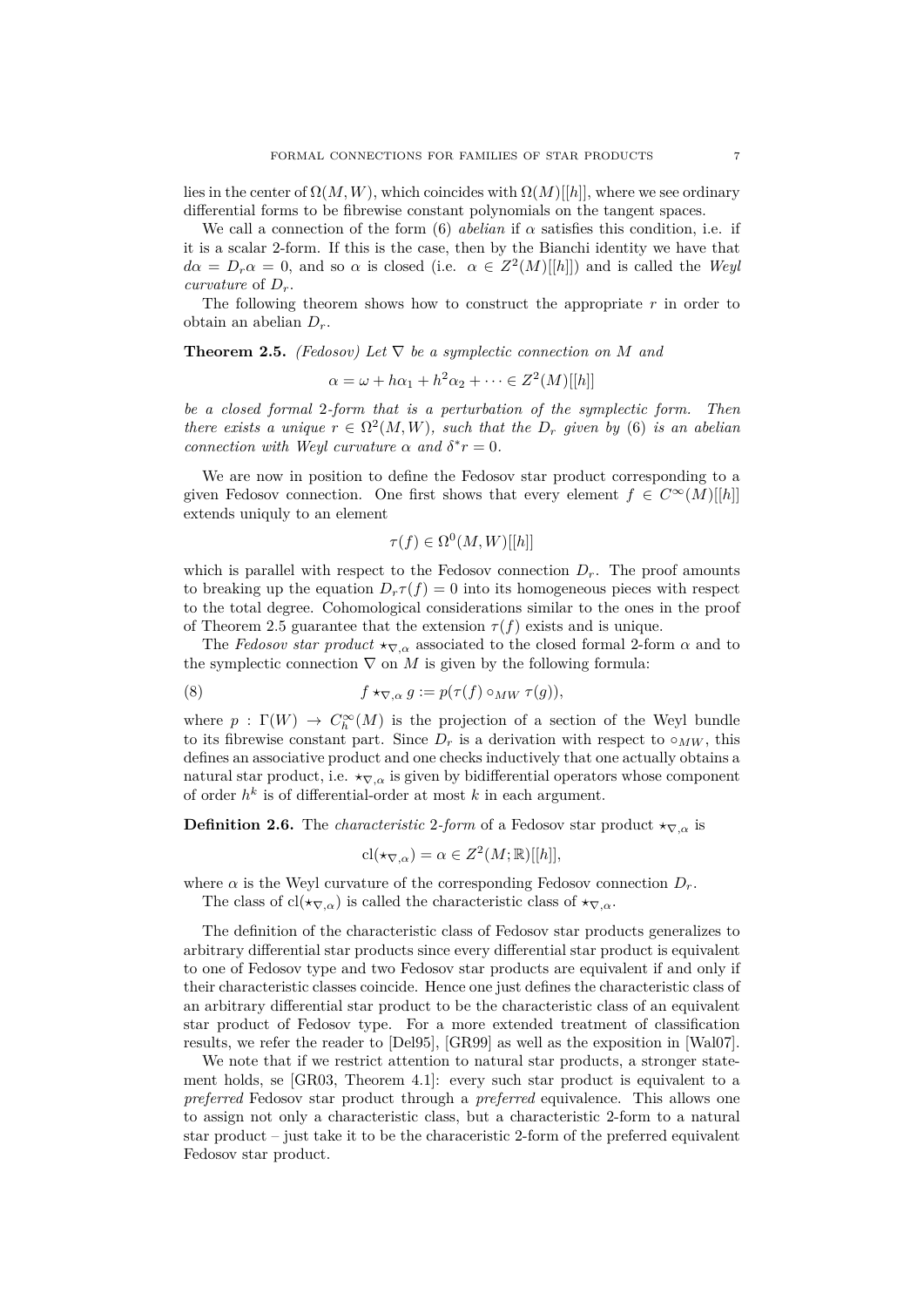<span id="page-7-1"></span>2.3. **The Berezin-Toeplitz star product.** We describe the link between geometric quantization and deformation quantization due to [\[Sch00\]](#page-25-6).

**Definition 2.7.** A *prequantum line bundle* over a symplectic manifold  $(M,\omega)$  is the data of a complex line bundle  $\mathcal{L}$ , equipped with a Hermitian metric  $h$  and a compatible connection  $\nabla$  whose curvature satisfies:

$$
F_{\nabla}=-i\omega.
$$

We say that a symplectic manifold is *prequantizable* if it admits a prequantum line bundle. If we assume that *M* is a compact prequantizable Kähler manifold we can make the following definition.

**Definition 2.8.** Let  $f \in C^{\infty}(M)$ . The *Toeplitz operator*  $T_f^{(k)}$  $f^{(k)}_f\colon C^\infty(M; \mathcal{L}^k)\ \rightarrow$  $H^0(M; \mathcal{L}^k)$  is the map defined by

$$
T_f^{(k)}(s) = \pi^{(k)}(fs),
$$

mapping a smooth section  $s$  on  $\mathcal{L}^k$  to its projection onto the subspace of holomorphic sections.

Schlichenmaier showed in [\[Sch00\]](#page-25-6) that any compact Kähler manifold admits a natural star product on it, namely the Berezin-Toeplitz star product.

**Theorem 2.9** (Schlichenmaier). There exists a unique star product  $\star^{BT}$  for M, *called the* Berezin-Toeplitz star product*, which is expressed by:*

$$
f_1 \star^{BT} f_2 = \sum_{k=0}^{\infty} c^{(k)}(f_1, f_2) h^k
$$

 $with \ c^{(k)}(f_1, f_2) \in C^{\infty}(M)$  determined by the requirement that for all  $f_1, f_2 \in$  $C^{\infty}(M)$  *and for any positive integer L the following estimate holds:* 

$$
\left\| T_{f_1,\sigma}^{(k)} T_{f_2,\sigma}^{(k)} - \sum_{l=0}^{L} T_{c_{\sigma}^{(l)}(f_1,f_2),\sigma}^{(k)} k^{-l} \right\| = O(k^{-(L+1)}).
$$

Karabegov and Schlichenmaier proved [\[KS01\]](#page-25-10) that the Berezin-Toeplitz star product is of *Wick type*. This means that for any locally defined functions *f* and *g* with *f* anti-holomorphic and *g* holomorphic, and any function *h* one has

$$
f \star h = fh
$$
 and  $h \star g = hg$ .

**Remark 2.10.** A star product is said to be *with separation of variables* if it has the same property characterizing star products of Wick type, but with the roles of holomorphic and anti-holomorphic switched. For any star product  $\star$ , we can define the *opposite* star product  $\star_o$  by setting  $f \star_o g := g \star f$ . Therefore, if  $\star$  is a of Wick type, then  $\star_o$  is with separation of variables.

Gammelgaard [\[Gam14\]](#page-24-14) showed that star products with separation of variables can be expressed locally in a graph theoretical way, with weights determined by the automorphisms of the graphs.

The formal Hitchin connection that we define in the next section is closely related to the Berezin-Toeplitz star product.

## 3. The Hitchin connection

<span id="page-7-0"></span>Here we review briefly the construction of the Hitchin connection, in the differential geometric version of [\[And12\]](#page-24-1). The Hitchin connection was introduced by Hitchin in [\[Hit90\]](#page-25-1) as a connection over the Teichmüller space in the bundle one obtains by applying geometric quantization to the moduli spaces of flat *SU*(*n*) connections. Furthermore Hitchin proved that this connection is projectively flat, which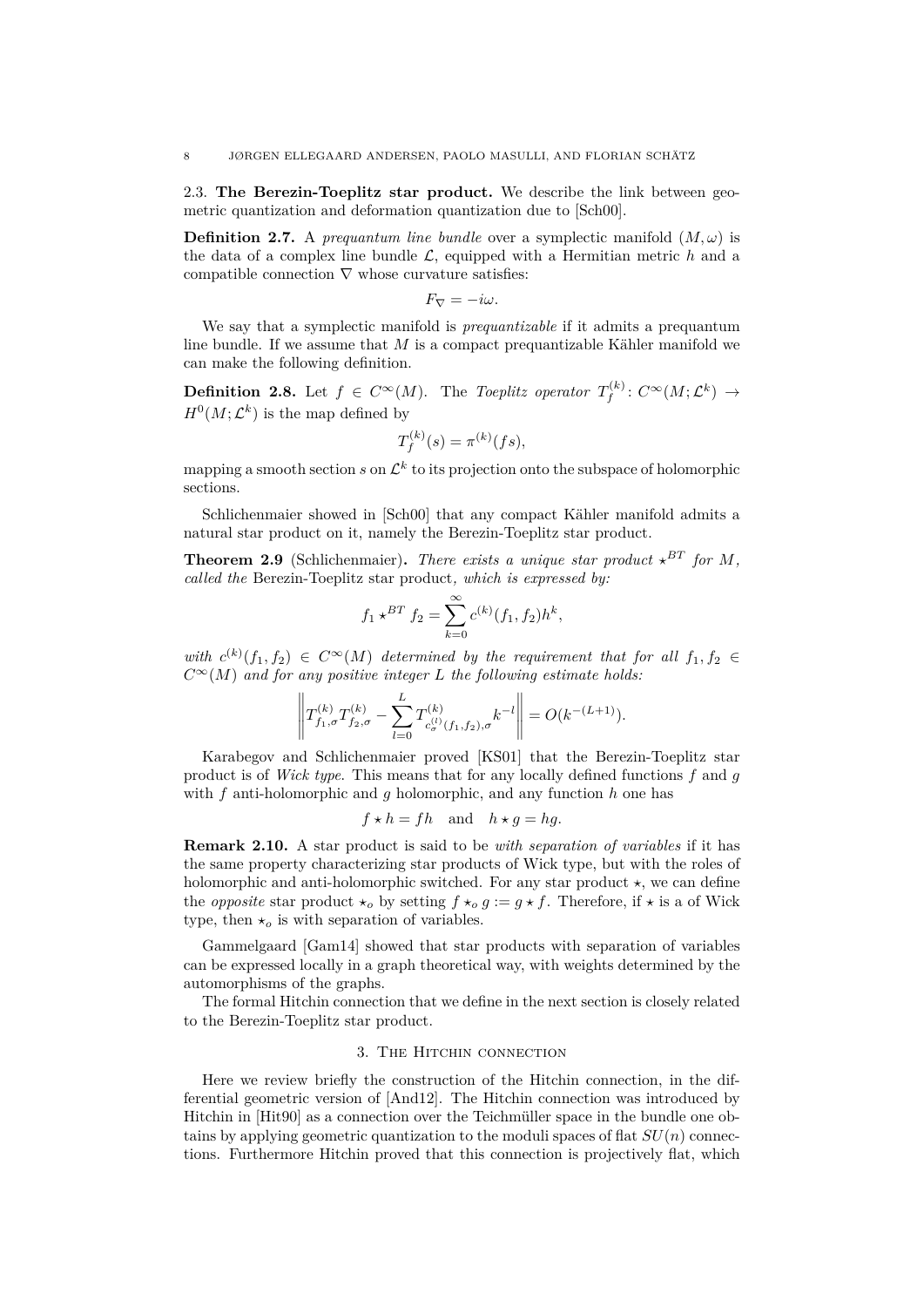was also proved independently by Axelrod, Della Pietra and Witten [\[ADPW91\]](#page-24-0). Hitchin's construction was motivated by Witten's study [\[Wit89\]](#page-25-0) of quantum Chern-Simons theory in  $2+1$  dimensions. In [\[And12\]](#page-24-1) a differential geometric construction of the Hitchin connection which works for a more general class of manifolds was provided.

3.1. **Smooth families of Kähler structures.** Let  $(M,\omega)$  be a symplectic manifold and let  $\mathcal T$  be a smooth manifold that parametrizes smoothly a family of Kähler structures on *M*. This means that we have a smooth map

$$
I\colon \mathcal{T}\to C^\infty(M,\mathrm{End}(TM))
$$

that associates to each  $\sigma \in \mathcal{T}$  an integrable and compatible almost complex structure on *M*. The requirement that the map *I* is smooth means that it defines a smooth section of the pullback bundle

$$
\pi_M^*({\rm End}(TM))\to {\mathcal T}\times M,
$$

where  $\pi_M : \mathcal{T} \times M \to M$  denotes the canonical projection map.

The symplectic form  $\omega$  is non-degenerate, therefore we obtain from it an isomorphism  $i_\omega: TM_{\mathbb{C}} \to TM_{\mathbb{C}}^*$  by contraction in the first entry. We can use this isomorphism to define the bivector field:

$$
\tilde{\omega} = -(i_{\omega}^{-1} \otimes i_{\omega}^{-1})(\omega),
$$

which satisfies the identity  $\omega \cdot \tilde{\omega} = \tilde{\omega} \cdot \omega = Id$ , where the dot indicates contraction of tensors in their entries closest to the dot, which is relevant when working with non-symmetric tensors. For example  $\omega \cdot \tilde{\omega}$  means that the right-most entry of  $\omega$  is contracted with the left-most one of  $\tilde{\omega}$ .

Similarly we obtain a type-interchanging isomorphism  $i_{g_{\sigma}}: TM_{\mathbb{C}} \to TM_{\mathbb{C}}^*$ , induced by the Kähler metric on  $M_{\sigma}$ . The two isomorphisms are related by the equation:  $i_{g_{\sigma}} = I_{\sigma} i_{\omega}$ . From the fact that *g* and  $\omega$  have type (1, 1) it follows that these two isomorphisms exchange types. As done for  $\omega$ , we can define the inverse metric tensor by

$$
\tilde{g} = (i_g^{-1} \otimes i_g^{-1})(g),
$$

which gives a symmetric bivector field satisfying the relation  $q \cdot \tilde{q} = \tilde{q} \cdot q = \text{Id}$ . This bivector field is related to the bivector field associated to  $\omega$  by  $\tilde{\omega} = I \cdot \tilde{q}$ .

On an (almost) complex manifold *M* we have a natural decomposition of the complexified tangent bundle:

$$
TM_{\mathbb{C}}=T'M_I\oplus T''M_I,
$$

where the two summands are the eigenspaces of the endomorphism *I* for the eigenvalues  $i$  and  $-i$ , respectively:

$$
T'M_I = \ker(I - i \operatorname{Id}), \qquad T''M_I = \ker(I + i \operatorname{Id}).
$$

Sections of the first subspace are said to be vector fields *of type* (1*,* 0), and sections of the second subspace are vector fields *of type*  $(0, 1)$ . The decomposition is explicitly given by the projections to the two subspaces:

$$
\pi_I^{1,0} = \frac{1}{2} (\text{Id} - iI), \qquad \pi_I^{0,1} = \frac{1}{2} (\text{Id} + iI),
$$

and for a vector field *X* we denote its decomposition by  $X = X'_I + X''_I$ .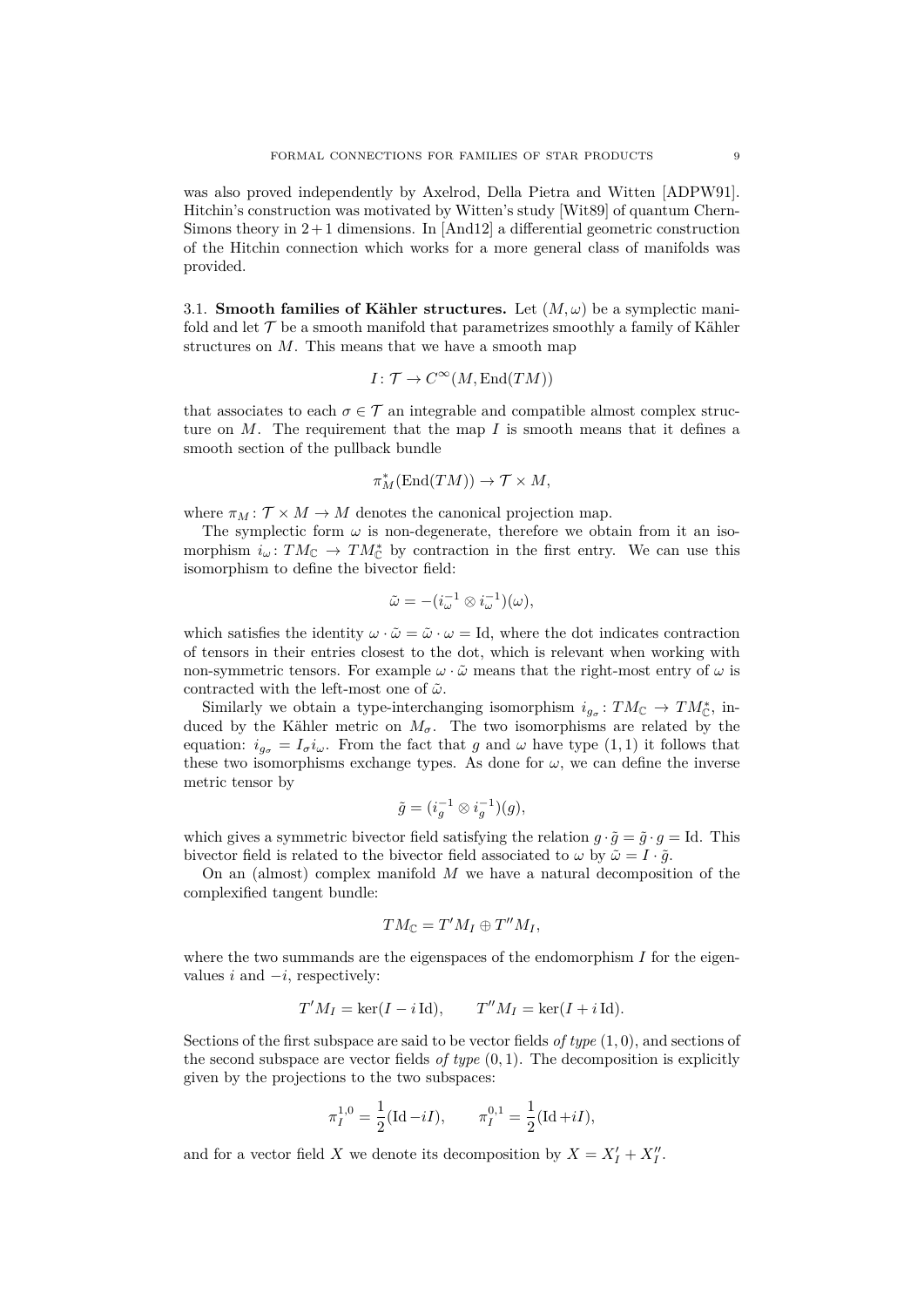3.2. **A symmetric bivector field.** We now assume that  $(M, \omega)$  is a symplectic manifold equipped with a smooth family of compatible almost complex structures *I*, parametrized by  $\mathcal{T}$ . We can define a bivector field  $\tilde{G}(V) \in C^{\infty}(M, TM_{\mathbb{C}} \otimes TM_{\mathbb{C}})$ by requiring that the relation

(9) 
$$
V[I] = (\mathrm{Id} \otimes i_{\omega})(\tilde{G}(V))
$$

holds for all vector fields *V*. If we differentiate the identity  $\tilde{q} = -I \cdot \tilde{\omega}$  along a vector field  $V$  on  $\mathcal T$ , we get that

$$
V[\tilde{g}] = -V[I] \cdot \tilde{\omega} = -\tilde{G}(V),
$$

and since  $\tilde{g}$  is a symmetric bivector field, so is  $\tilde{G}(V)$ . Moreover, because of the types of  $V[I]$  and  $\tilde{\omega}$ , we get a decomposition

$$
\tilde{G}(V) = G(V) + \bar{G}(V),
$$

where  $G(V)_{\sigma} \in C^{\infty}(M, S^2(T'M_{\sigma}))$  and  $\overline{G}(V)_{\sigma} \in C^{\infty}(M, S^2(T''M_{\sigma}))$ .

Recalling the identity  $q = \omega \cdot I$ , we obtain a formula for the variation of the Kähler metric:

$$
V[g] = \omega \cdot V[I] = \omega \cdot \tilde{G}(V) \cdot \omega,
$$

and the (1, 1)-part of  $V[q]$  vanishes because of the types of  $\omega$  and  $\tilde{G}(V)$ .

Before defining the Hitchin connection, we need to define a certain differential operator associated to a bivector field. From a symmetric holomorphic bivector field  $Z \in C^{\infty}(M, S^2(T'M_{\sigma}))$  we can obtain a holomorphic bundle map  $Z: T'M_{\sigma}^* \to$  $T'M_{\sigma}$  by contraction. We define the operator  $\Delta_Z$  to be the composition:

$$
C^{\infty}(M, \mathcal{L}^{k}) \xrightarrow{\nabla_{\sigma}^{(1,0)}} C^{\infty}(M, T'M_{\sigma}^{*} \otimes \mathcal{L}^{k}) \xrightarrow{Z \otimes Id} C^{\infty}(M, T'M_{\sigma} \otimes \mathcal{L}^{k})
$$
  

$$
\xrightarrow{\tilde{\nabla}_{\sigma}^{(1,0)} \otimes Id + Id \otimes \nabla_{\sigma}^{(1,0)}} C^{\infty}(M, T'M_{\sigma}^{*} \otimes T'M_{\sigma} \otimes \mathcal{L}^{k}) \to C^{\infty}(M, \mathcal{L}^{k}),
$$

where  $\tilde{\nabla}_{\sigma}^{(1,0)}$  is the holomorphic part of the Levi-Civita connection, and the last arrow is the trace.

This operator can be expressed in a more concise way as follows. Define the operator

$$
\nabla_{X,Y}^2 = \nabla_X \nabla_Y - \nabla_{\nabla_X Y},
$$

which is tensorial and symmetric in the vector fields *X* and *Y* . Hence it can be evaluated on a symmetric bivector field and we have:

$$
\Delta_Z = \nabla_Z^2 + \nabla_{\delta(Z)},
$$

where  $\delta(Z)$  denotes the divergence of the bivector field Z.

∇(1*,*0)

The previous construction can be done for any line bundle  $\mathcal L$  over  $M$ . In particular, if we consider the trivial line bundle over *M* with the trivial connection, then the sections are just functions on *M*, and the operator  $\Delta_{\tilde{q}}$  (where  $\tilde{g}$  denotes the bivector field obtained by raising both indices of the metric tensor) coincides with the Laplace–Beltrami operator ∆.

3.3. **Holomorphic and rigid families.** The explicit construction of a Hitchin connection in [\[And12\]](#page-24-1) is for a compact symplectic manifold equipped with a smooth family of Kähler structures that satisfy two additional properties, which we shall explain below.

Assuming that the manifold  $\mathcal T$  has a complex structure, it makes sense to require the family  $I$  is a holomorphic map from  $\mathcal T$  to the space of complex structures. We make this requirement precise as follows: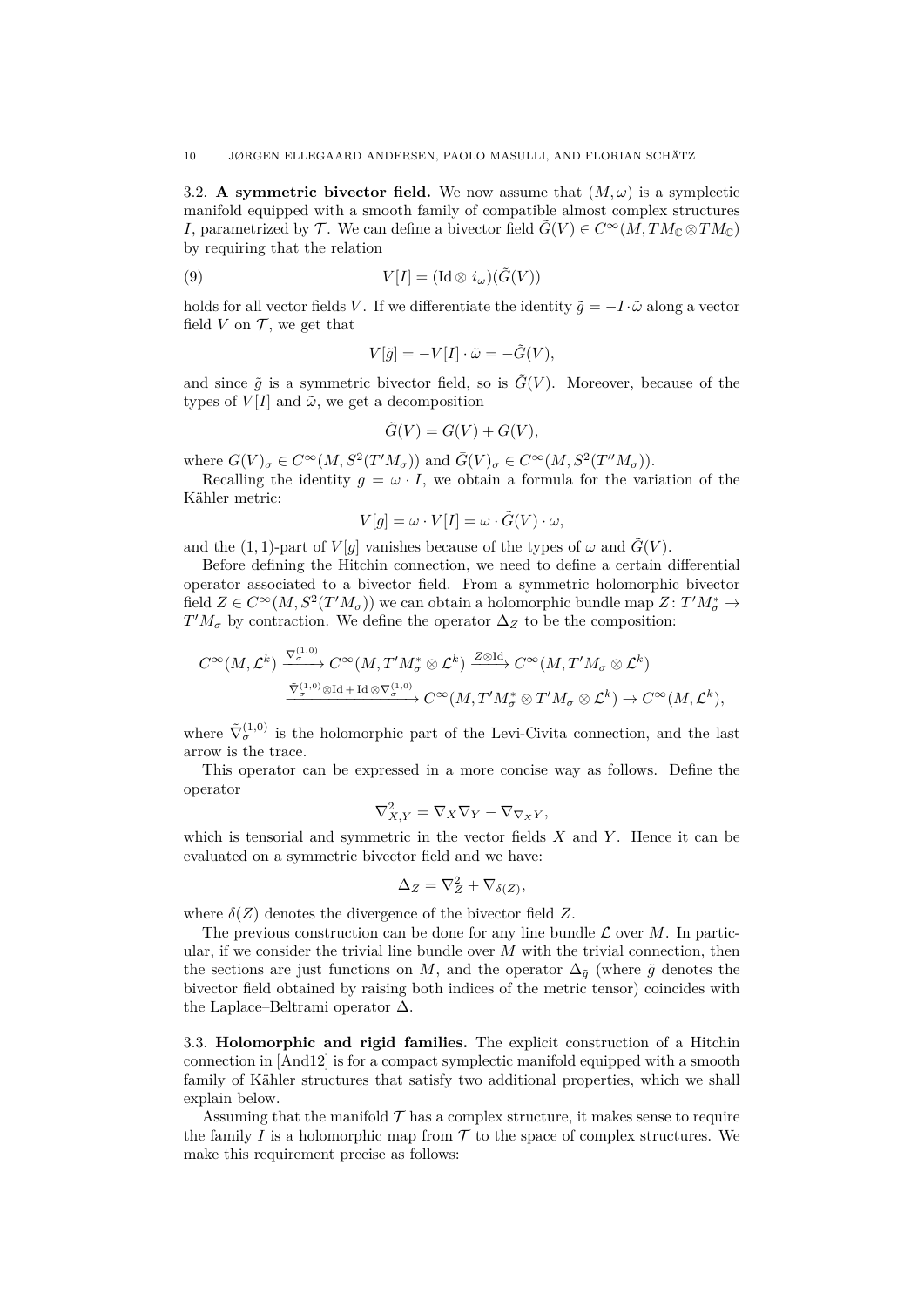**Definition 3.1.** Let  $\mathcal{T}$  be a complex manifold, and  $I$  a family of Kähler structures on  $M$  that is parametrized by  $\mathcal T$ . We say that  $I$  is *holomorphic* if:

$$
V'[I] = V[I]'
$$
 and 
$$
V''[I] = V[I]'',
$$

for any vector field  $V$  on  $\mathcal{T}$ .

The second condition is the *rigidity* of the family of Kähler structures.

**Definition 3.2.** We say that the family *I* of Kähler structures on *M* is *rigid* if

$$
\nabla_{X''} G(V) = 0,
$$

for all vector fields  $V$  on  $\mathcal T$  and  $X$  on  $M$ .

In other words, the family *I* is rigid if  $G(V)$  is a holomorphic section of  $S^2(T'M)$ , for any vector field  $V$  on  $\mathcal{T}$ .

**Remark 3.3.** The expression *rigid family* is used in this context for the following reason (the notion was first introduced in [\[And12\]](#page-24-1)): it might be possible to extend a rigid family to a bigger family of rigid structures whose dimension at  $\sigma$  in the family is given by dim  $H^0(M, S^2(T'M))$ , but beyond this the family does not deform any further. Thus it is rigid in this sense.

3.4. **The Hitchin connection.** The prequantum space  $\mathcal{P}_k = C^\infty(M, \mathcal{L}^k)$  forms the fibre of a trivial vector bundle over  $\mathcal T$  of infinite rank,

$$
(11) \t\t \hat{\mathcal{P}}_k = \mathcal{T} \times \mathcal{P}_k.
$$

Let  $\nabla^t$  denote the trivial connection on this bundle.

**Definition 3.4.** A *Hitchin connection* in the bundle  $\hat{\mathcal{P}}_k$  is a connection of the form

$$
\nabla = \nabla^t + a,
$$

where  $a \in \Omega^1(\mathcal{T}, \mathcal{D}(M, \mathcal{L}^k))$  is a one-form on  $\mathcal{T}$  with values in the space of differential operators on sections of  $\mathcal{L}^k$ , such that  $\nabla$  preserves the quantum subspaces

$$
\mathcal{Q}_k(\sigma) = H^0(M_\sigma, \mathcal{L}^k)
$$

of holomorphic sections of the *k*-th power of the prequantum line bundle, inside each fibre of  $\hat{\mathcal{P}}_k$ .

The existence of a Hitchin connection in the bundle  $\hat{\mathcal{P}}_k$  implies that the subspaces  $\mathcal{Q}_k(\sigma)$  form a subbundle  $\hat{\mathcal{Q}}_k$ , because it can be trivialized locally through parallel transport by ∇.

We are now ready to state the main result of  $[And12]$ , showing the existence of the Hitchin connection.

<span id="page-10-0"></span>**Theorem 3.5** (Andersen). Let  $(M, \omega)$  be a compact, prequantizable, symplectic *manifold and assume that*  $H^1(M; \mathbb{R}) = 0$  *as well as that there is an*  $n \in \mathbb{Z}$  *such that the first Chern class of*  $(M, \omega)$  *coincides with*  $n\left[\frac{\omega}{2\pi}\right] \in H^2(M; \mathbb{Z})$ *. Moreover suppose that I is a rigid holomorphic family of Kähler structures on M, parametrized by a complex manifold*  $\mathcal{T}$ *. Then there exists a Hitchin connection in the bundle*  $\hat{\mathcal{Q}}_k$  *over* T *, given by the following expression:*

$$
\hat\nabla_V=\nabla_V^t+\frac{1}{4k+2n}\{\Delta_{G(V)}+2\nabla_{G(V)\cdot dF}+4kV'[F]\},
$$

*where*  $\nabla_V^t$  *is the trivial connection in*  $\hat{\mathcal{P}}_k$ *, and V is any smooth vector field on*  $\mathcal{T}$ *.*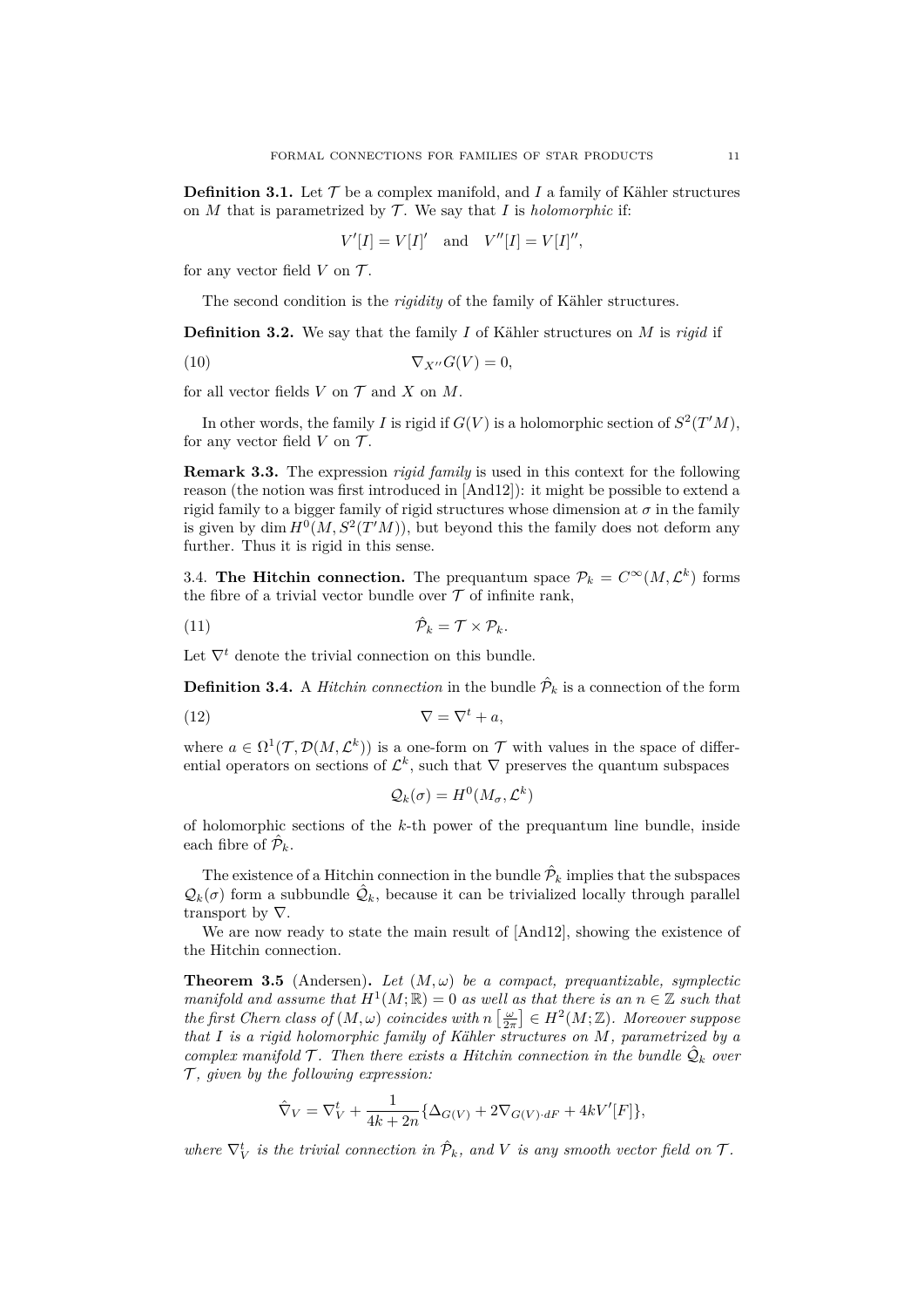#### 4. Formal connections

The idea of formal connections arises as a generalization of the formal Hitchin connection that was defined in [\[And12\]](#page-24-1) as the analogue of the Hitchin connection from geometric quantization. In that paper it was shown that the formal Hitchin connection is flat under certain conditions. Its trivialization up to first order has been given by the first named author of this paper together with Gammelgaard in [\[AG11\]](#page-24-7).

Let *M* be a symplectic manifold and  $\mathcal T$  a smooth manifold parametrizing a family of star products on  $M$ . We let  $C_h$  be the trivial fibre bundle over  $\mathcal T$  with fibre  $C^{\infty}(M)[[h]],$  i.e.

$$
C_h = \mathcal{T} \times C^{\infty}(M)[[h]].
$$

Let  $\mathcal{D}(M)$  denote the space of differential operators on M, and let  $\mathcal{D}_h(M)$  $\mathcal{D}(M)[h]$  denote formal differential operators on *M*, which are formal power series with coefficients in  $\mathcal{D}(M)$ .

**Definition 4.1.** A *formal connection D* is a connection in the bundle  $C_h$  over  $\mathcal{T}$ that can be written as

(13) 
$$
D_V f = V[f] + A(V)(f),
$$

where *A* is a smooth 1-form on  $\mathcal T$  with values in  $\mathcal D_h(M)$  such that  $A = 0 \bmod h$ , *f* is a smooth section of  $C_h$ , *V* is any smooth vector field on  $\mathcal{T}$ , and  $V[f]$  denotes the derivative of *f* along *V* .

The operator  $A(V)(f)$  can be expressed as a series of differential operators

$$
A(V)(f) = \sum_{k=1}^{\infty} A^k(V)(f)h^k,
$$

where each  $A^k$  is a smooth 1-form on  $\mathcal T$  with values in  $\mathcal D(M)$ .

Normally we are interested in looking at formal connections in the presence of a family of star products on the manifold, and then we require the following compatibility:

<span id="page-11-1"></span>**Definition 4.2.** Let  $\{\star_{\sigma}\}_{{\sigma}\in\mathcal{T}}$  be a family of star products on *M*. We say that a formal connection *D* is *compatible with the family of star products*  $\{\star_{\sigma}\}_{{\sigma}\in\mathcal{T}}$  if  $D_V$ is a derivation of  $\star_{\sigma}$  for every vector field *V* and every  $\sigma \in \mathcal{T}$ , that is, the following equality holds:

(14) 
$$
D_V(f \star_\sigma g) = D_V(f) \star_\sigma g + f \star_\sigma D_V(g)
$$

for all smooth sections  $f$  and  $g$  of  $C_h$ .

If the family of star products is natural, we also require the 1-form *A* to consist of natural differential operators, i.e. the degree as a differential operator of the component  $A^k$  is bounded by  $k$ .

### <span id="page-11-2"></span>4.1. **The formal Hitchin connection associated to geometric quantization.**

<span id="page-11-0"></span>**Definition 4.3.** Let *M* be a symplectic manifold with a family of compatible almost complex structures parametrized by a complex manifold  $\mathcal{T}$ , so that for any  $\sigma \in \mathcal{T}$ , the manifold  $M_{\sigma}$  is Kähler. Let  $\{ \star_{\sigma}^{BT} \}_{\sigma \in \mathcal{T}}$  be the associated family of Berezin-Toeplitz star products, see Subsection [2.3.](#page-7-1) A *formal Hitchin connection* for  $\mathcal{T}$  is a formal connection which is compatible with  $\{\star_{\sigma}^{BT}\}_{\sigma \in \mathcal{T}}$  and which is flat.

The Hitchin connection  $\hat{\nabla}$  in  $\hat{\mathcal{Q}}_k$  which we discussed in the previous section induces a connection  $\hat{\nabla}^e$  in the endomorphism bundle  $\text{End}(\hat{\mathcal{Q}}_k)$ . The following result establishes the existence of a *formal Hitchin connection* under the same assumptions as in Theorem [3.5.](#page-10-0)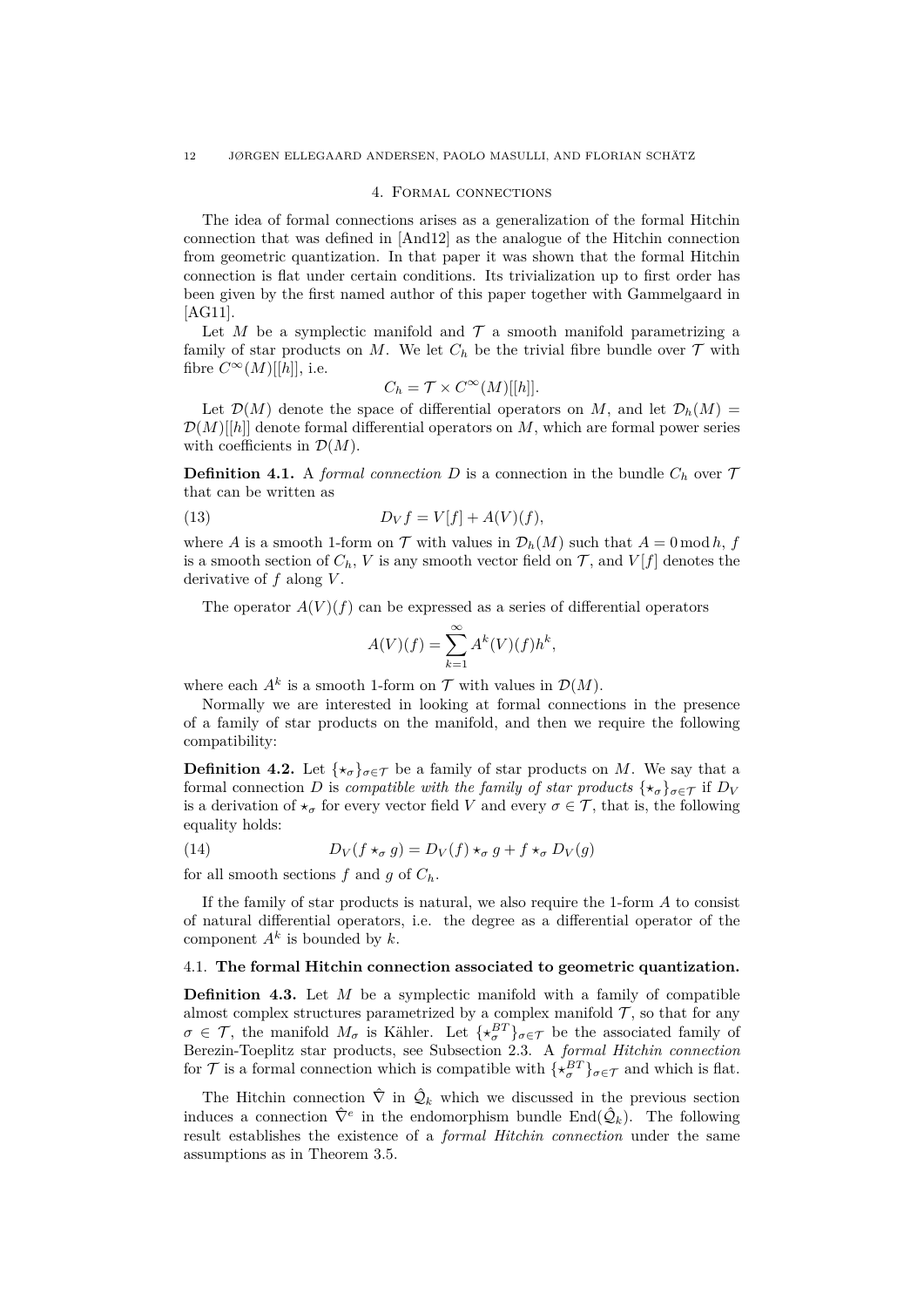**Theorem 4.4** (Andersen)**.** *There is a unique formal connection D, written as*  $D_V = V + \tilde{A}(V)$ , which satisfies

(15) 
$$
\hat{\nabla}_V^e T_f^{(k)} \sim T_{(D_V f)(1/(2k+n))}^{(k)}
$$

*for all smooth sections*  $f$  *of*  $C_h$  *and all smooth vector fields*  $V$  *on*  $\mathcal{T}$ *. Here the symbol* ∼ *has the following meaning: for any positive integer L we have that*

$$
\left\| \hat{\nabla}_V^e T_f^{(k)} - \left( T_{V[f]}^{(k)} + \sum_{l=1}^L T_{\tilde{A}_V^{(l)} f}^{(k)} \frac{1}{(2k+n)^l} \right) \right\| = O(k^{-(L+1)})
$$

*uniformly over compact subsets of*  $\mathcal T$  *for all smooth maps*  $f: \mathcal T \to C^{\infty}(M)$ *.* 

In [\[And12\]](#page-24-1) the following explicit formula for  $\tilde{A}$  is given:

(16) 
$$
\tilde{A}(V)(f) = -V[F]f + V[F] \star^{BT} f + h(E(V)(f) - H(V) \star^{BT} f),
$$

where *E* is a 1-form on  $\mathcal T$  with values in  $\mathcal D(M)$  and *H* is a 1-form with values in  $C^{\infty}(M)$  given by  $H(V) = E(V)(1)$ . This result has been further refined by the first named author of this paper and Gammelgaard, who obtained an explicit formula for *E* in [\[AG11\]](#page-24-7) which reads:

(17) 
$$
E(V)(f) = -\frac{1}{4}(\Delta_{\tilde{G}(V)}(f) - 2\nabla_{\tilde{G}(V)dF}(f) - 2\Delta_{\tilde{G}(V)}(F)f - 2nV[F]f).
$$

From this equation we immediately get an expression for *H*:

$$
H(V) = E(V)(1) = \frac{1}{2}(\Delta_{\tilde{G}(V)}(F) + nV[F]).
$$

We can summarize the previous results by writing the following formula for the formal Hitchin connection studied by Andersen:

<span id="page-12-1"></span>(18) 
$$
D_V f = V[f] - \frac{1}{4} h \Delta_{\tilde{G}(V)}(f) + \frac{1}{2} h \nabla_{\tilde{G}(V) dF}(f) + V[F] \star^{BT} f - V[F] f - \frac{1}{2} h (\Delta_{\tilde{G}(V)}(F) \star^{BT} f - nV[F] \star^{BT} f - \Delta_{\tilde{G}(V)}(F) f - nV[F] f).
$$

The following two propositions, proved in [\[And12\]](#page-24-1), assert that the formal connection constructed in Theorem [3.5](#page-10-0) is a derivation with respect to the Berezin-Toeplitz star product (thus it is compatible with the family of Berezin-Toeplitz star products) and that it is flat whenever the Hitchin connection is projectively flat.

<span id="page-12-0"></span>**Proposition 4.5.** *The formal operator*  $D_V$  *is a derivation with respect to the star product*  $\star_{\sigma}^{BT}$  *for each*  $\sigma \in \mathcal{T}$ *, meaning that it satisfies the relation:* 

<span id="page-12-2"></span>(19) 
$$
D_V(f_1 \star^{BT} f_2) = D_V(f_1) \star^{BT} f_2 + f_1 \star^{BT} D_V(f_2)
$$

*for all*  $f_1, f_2 \in C^\infty(M)$ .

**Proposition 4.6.** If the Hitchin connection  $\hat{\nabla}$  in  $\hat{\mathcal{Q}}_k$  is projectively flat, then the *formal Hitchin connection*  $D_V = V + \tilde{A}(V)$  *associated to it is flat.* 

**Remark 4.7.** Proposition [4.5](#page-12-0) relies on the theory of geometric quantization and Toeplitz operators, and their link to deformation quantization. Consequently its validity can be traced back to the existence of a Hitchin connection in geometric quantization, which puts many requirements on the objects involved – in particular, one needs the compatible Kähler structures to be rigid and holomorphic. That is, if we adopt the assumptions of Theorem [3.5](#page-10-0) and if the Hitchin connection  $\hat{\nabla}$  is projectively flat, the previous two propositions imply that formal Hitchin connection from [\[And12\]](#page-24-1) is a formal Hitchin connection according to Definition [4.3.](#page-11-0)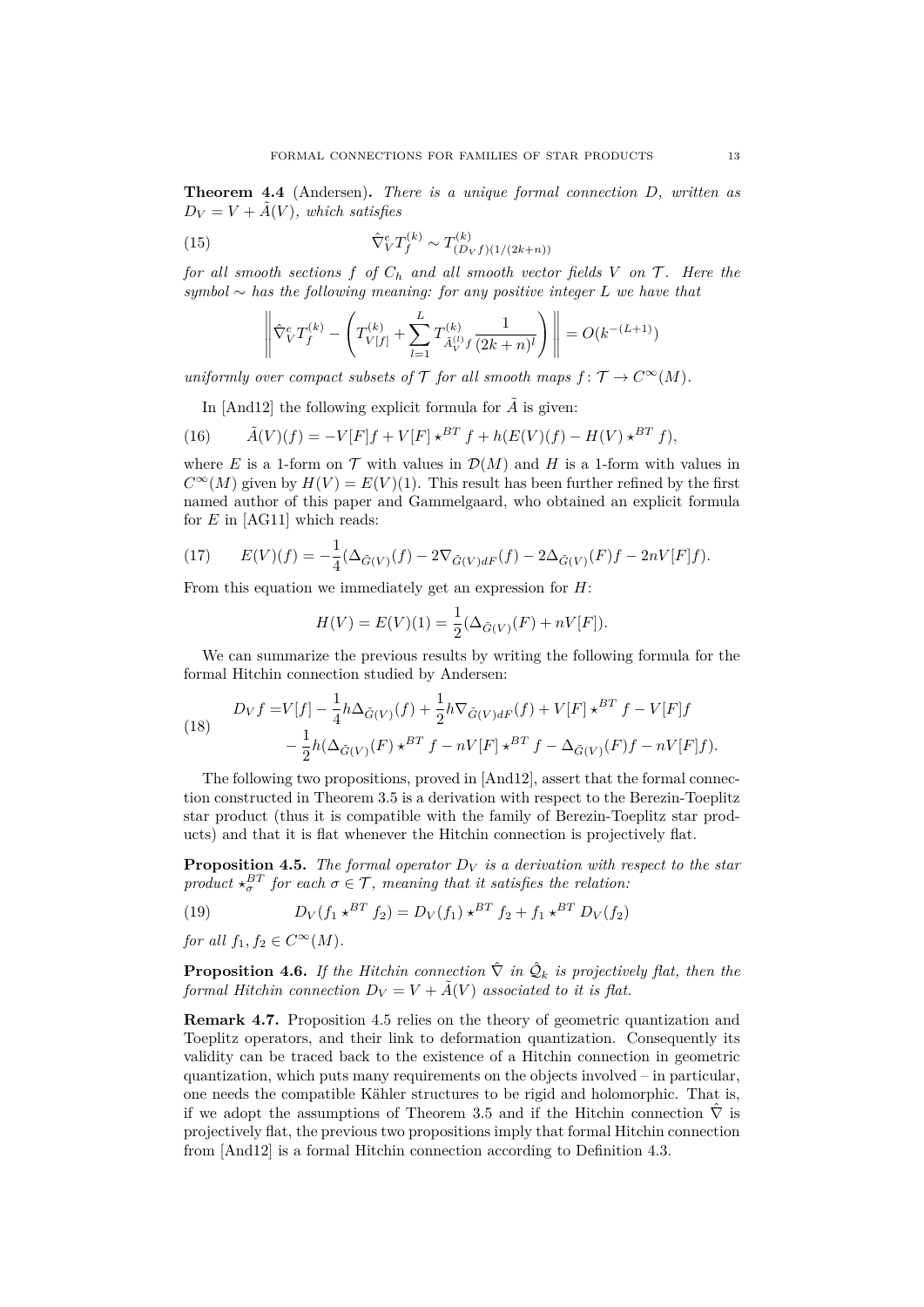4.2. **Low orders of the formal Hitchin connection.** The explicit expression of the formal Hitchin connection [\(18\)](#page-12-1) makes sense in a more general setting. Therefore the question arises to which extent this expression actually defines a formal connection compatible with the Berezin-Toeplitz star products. In other words, we wonder whether it defines a derivation of the Berezin-Toeplitz star products for a general family of Kähler structures.

Here we shall answer this question up to order one by a direct computation, for which we need not assume that a Hitchin connection in the framework of geometric quantization exists. We include two preliminary lemmata concerning the coefficients of the Berezin-Toeplitz star product.

Recall that we use the special notation  $c^{(k)}$  for the coefficients of  $\star_{\sigma}$ , when we consider a Berezin-Toeplitz star product.

<span id="page-13-2"></span>**Lemma 4.8.** *Let M be a symplectic manifold with a family of compatible Kähler structures parametrized on*  $M$ *, by a manifold*  $\mathcal{T}$ *, and let*  $c^{(k)}$  *denote the coefficients of the Berezin-Toeplitz star product associated to the complex structure for a certain*  $\sigma \in \mathcal{T}$ *. Then we have:* 

<span id="page-13-1"></span>(20) 
$$
V[c^{(1)}](f,g) = \frac{1}{4} \left( \Delta_{\tilde{G}(V)}(fg) - \Delta_{\tilde{G}(V)}(f)g - \Delta_{\tilde{G}(V)}(g)f \right).
$$

*Proof.* By a result of Karabegov [\[Kar96\]](#page-25-11) we know that the degree 1 coefficient of the Berezin-Toeplitz star product can be written as:

<span id="page-13-0"></span>(21) 
$$
c^{(1)}(f,g) = g(\partial f, \bar{\partial}g) = i \nabla_{X''_g}(f),
$$

for any functions  $f, g \in C^{\infty}(M)$ , where  $X_f$  is the Hamiltonian vector field associated to *f*.

By differentiating equation [\(21\)](#page-13-0), we get the following relation:

(22) 
$$
V[c^{(1)}](f,g) = \frac{1}{2} df \tilde{G}(V) dg = \frac{1}{2} \nabla_{\tilde{G}(V) dg}(f).
$$

The operator  $\Delta_{\tilde{G}(V)}$  is written as  $\Delta_{\tilde{G}(V)} = \nabla_{\tilde{G}(V)}^2 + \nabla_{\delta \tilde{G}(V)}$ , thus we get that

$$
\Delta_{\tilde{G}(V)}(fg) - \Delta_{\tilde{G}(V)}(f)g - \Delta_{\tilde{G}(V)}(g)f = \nabla^2_{\tilde{G}(V)}(fg) - \nabla^2_{\tilde{G}(V)}(f)g - \nabla^2_{\tilde{G}(V)}(g)f,
$$

since the sum of the order one terms vanishes. We can express the symmetric bivector field  $\tilde{G}(V)$  as  $\sum_j (X_j \otimes Y_j)$  for vector fields  $X_j$  and  $Y_j$ , and rewrite the right hand side of [\(20\)](#page-13-1) as:

$$
\frac{1}{4} \left( \sum_{j} \nabla_{X_j} \nabla_{Y_j} (fg) - g \sum_{j} \nabla_{X_j} (\nabla_{Y_j} f) - f \sum_{j} \nabla_{X_j} (\nabla_{Y_j} g) \right)
$$
\n
$$
= \frac{1}{4} \sum_{j} \left( \nabla_{Y_j} (f) \nabla_{X_j} (g) + \nabla_{X_j} (f) \nabla_{Y_j} (g) \right) = \frac{1}{2} \sum_{j} \left( \nabla_{X_j} (f) \nabla_{Y_j} (g) \right)
$$
\n
$$
= \frac{1}{2} df \tilde{G}(V) dg,
$$

where we use the symmetry of the bivector field. This concludes the proof.  $\Box$ 

**Remark 4.9.** Let us note that the expression we obtained for  $V[c^{(1)}]$  also shows that it is symmetric in the two variables.

We remark that because the Berezin-Toeplitz star product is natural, the first oder coefficient  $c^{(1)}$  is a differential operator of order 1 and hence is a derivation with respect to both arguments.

We now show that the expression [\(18\)](#page-12-1) gives a derivation of the Berezin-Toeplitz star product up to order 1 in  $h$ . The derivation relation  $(19)$  can be written as:

(23) 
$$
f V[*^{BT}] g = \tilde{A}(V)(f) *^{BT} g + f *^{BT} \tilde{A}(V)(g) - \tilde{A}(V)(f *^{BT} g),
$$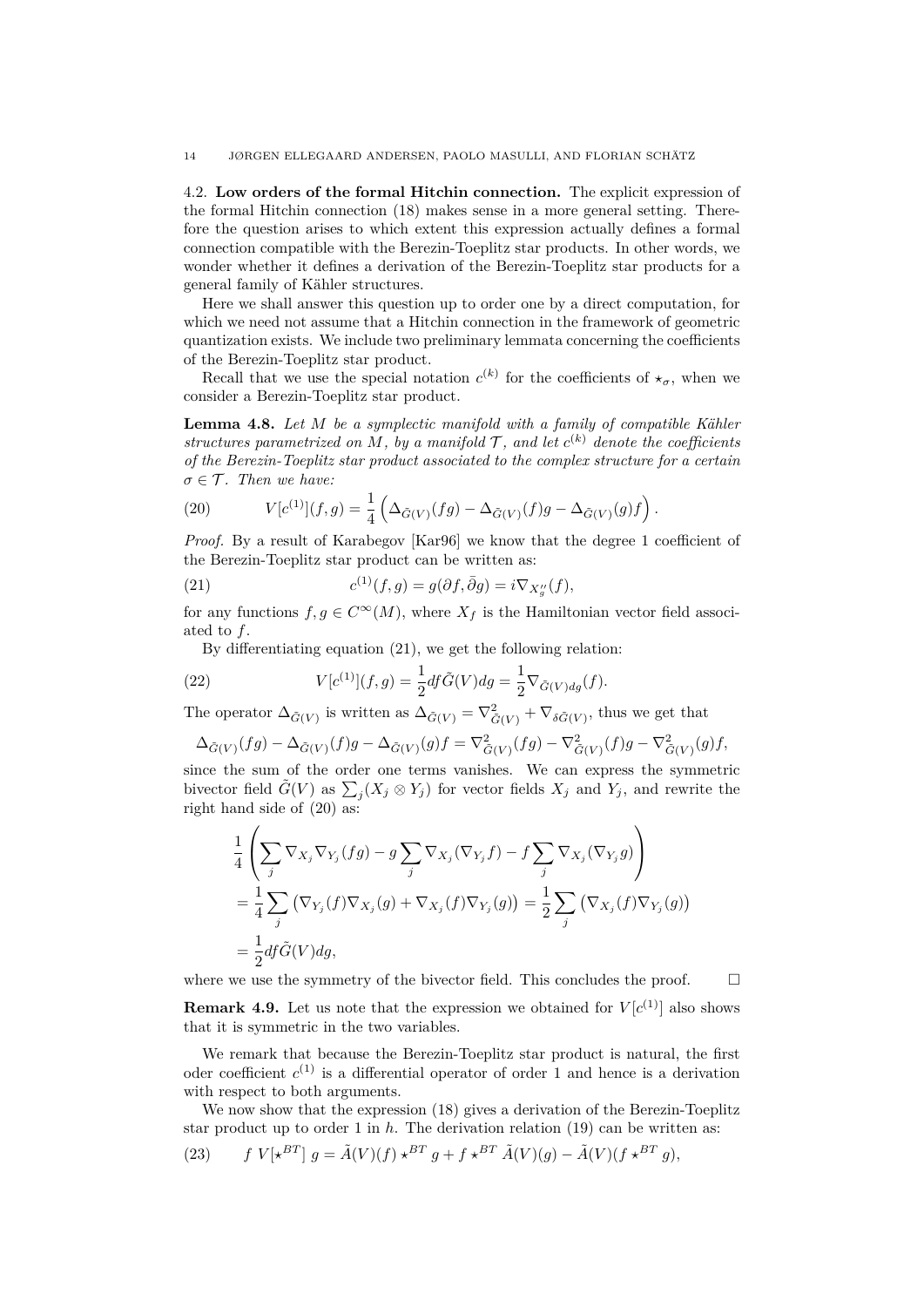where  $V[ \star^{BT} ]$  denotes the product with coefficients  $V[c^{(k)} ]$ . Modulo  $h^2$  and using  $\tilde{A}^0 = 0$ , we arrive at the following condition that has to hold for all vector fields *V* on  $\mathcal T$  and smooth functions  $f$  and  $g$  on  $M$ :

(24) 
$$
V[c^{(1)}](f,g) = -\tilde{A}^{1}(V)(fg) + \tilde{A}^{1}(V)(f)g + f\tilde{A}^{1}(V)(g).
$$

To check this, we extract the expression for  $\tilde{A}^1$  from [\(18\)](#page-12-1), which gives us the following:

<span id="page-14-0"></span>
$$
\tilde{A}^{1}(V)(f) = -\frac{1}{4}\Delta_{\tilde{G}(V)}(f) + c^{(1)}(V[F], f) + V[c^{(1)}](F, f).
$$

We can now substitute this into the right-hand side of equation  $(24)$  and get:

$$
\frac{1}{4}\left(\Delta_{\tilde{G}(V)}(fg)-g\Delta_{\tilde{G}(V)}(f)-f\Delta_{\tilde{G}(V)}(g)\right).
$$

Observe that the second and third terms in  $\tilde{A}^1(V)$  do not appear, since they are differential operators of order 1 and hence automatically satisfy Leibniz rule. We finally observe that what we obtained is precisely the expression from Lemma [4.8,](#page-13-2) and so we have checked that the formal connection corresponding to  $\tilde{A}^1$  is compatible with  $\star^{BT}$  modulo terms of order  $h^2$ .

Moreover we can check that the expression [\(18\)](#page-12-1) defines a formal connection that is flat up to order one in *h*. This amounts to showing that its curvature vanishes modulo  $h^2$ . Note that the only terms we see when we compute the curvature modulo  $h^2$  are those coming from  $d\tau \tilde{A}^1$ , since the commutator terms in the curvature are of order at least  $h^2$ . Therefore  $A^1$  defines a flat connection up to order one if an only if it is closed with respect to  $d_{\mathcal{T}}$ . The closeness is most easily established by defining the 0-form  $P_1 = \frac{1}{4}\Delta - c^{(1)}(F, f)$  and checking that  $V[-\hat{P}_1] = \tilde{A}^1(V)$  for any vector field on  $\mathcal{T}$ .

The discussion above can be summed up in the following proposition.

**Proposition 4.10.** *Let M be a symplectic manifold with a family of compatible Kähler structures parametrized by a complex manifold*  $\mathcal{T}$ *. Then expression* [\(18\)](#page-12-1) *defines a formal connection that, up to order one in the formal parameter, is a derivation of the family of Berezin-Toeplitz star products on M and flat . Therefore it defines a formal Hitchin connection in the sense of Definition [4.3](#page-11-0) modulo terms of order*  $h^2$ .

4.3. **Derivations of star products.** We shall now put aside the formal Hitchin connection and look at formal connections in general. We aim at describing the space of formal connections on a symplectic manifold.

We begin by studying the space of derivations of a star product. Recall that a map  $B: C_h^{\infty}(M) \to C_h^{\infty}(M)$  is a derivation with respect to a fixed star products if it satisfies the relation:

(25) 
$$
B(f \star g) = B(f) \star g + f \star B(g),
$$

for any *f, g* smooth (formal) functions on *M*. Let us now introduce some notation that will be useful in the following.

Gutt and Rawnsley showed the following proposition in [\[GR99\]](#page-25-7):

**Proposition 4.11.** *On a symplectic manifold*  $(M, \omega)$  *with a star product*  $\star$ *, any derivation B of*  $\star$  *can be written as*  $B = \sum_{k \in \mathbb{N}} B_k h^k$  *where each*  $B_k$  *corresponds to a symplectic vector field*  $Y_k$  *on*  $M$ *. The correspondence can be made explicit on any contractible open subset*  $U \subset M$  *by the following relation:* 

$$
B_k(f)|_U = \frac{1}{h}(b_k \star f - f \star b_k),
$$

*where*  $b_k \in C^{\infty}(U)$  *is such that*  $Y_k(f)|_U = \{b_k, f\}|_U$ .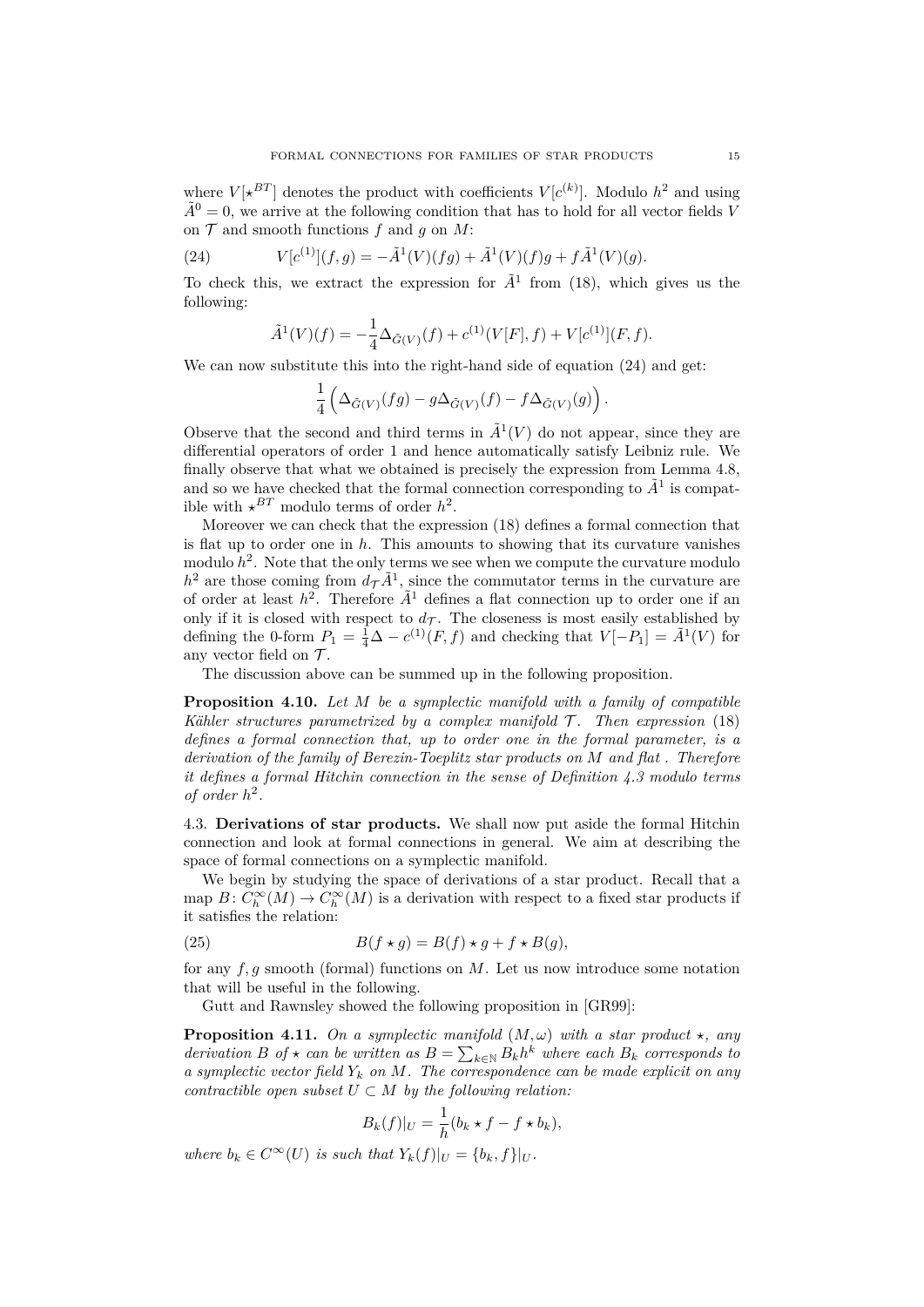We say that a formal symplectic vector field is a formal series  $Y = \sum_{k \in \mathbb{N}} Y_k h^k$ , where  $Y_k$  is a symplectic vector field for all  $k$ . Then the proposition above is telling us that derivations correspond to formal symplectic vector fields and that locally a derivation can be written as  $\frac{1}{h}$  ad<sub>*\**</sub> *b* for a formal smooth function *b*.

In general we have an isomorphism:

$$
\Gamma_{\text{sym}}(M)/\Gamma_{\text{Ham}}(M) \cong H^1(M; \mathbb{R}),
$$

where  $\Gamma_{sym}(M)$  and  $\Gamma_{Ham}(M)$  denote the space of symplectic and Hamiltonian vector fields on M, respectively. Therefore, if  $H^1(M; \mathbb{R}) = 0$ , all symplectic vector fields are Hamiltonian, and hence, every derivation corresponds to a formal Hamiltonian vector field  $X_b = \sum_{k \in \mathbb{N}} X_{b_k} h^k$ , for a formal smooth function *b* in that case. More explicitly, any derivation can be written globally in the form  $\frac{1}{h}$  ad<sub>\*</sub> *b* for a formal function *b*. Observe that ther kernel of  $b \mapsto \frac{1}{h}$  ad<sub>*\**</sub> *b* are exactly the constant formal functions.

4.4. The affine space of formal connections. Let  $D$  and  $D'$  be two formal connections on *M* for the same family of star products parametrized by  $\mathcal{T}$ . It is immediate to see that

$$
D'_{V} - D_{V} = A'(V) - A(V) = (A' - A)(V).
$$

Hence their difference is a 1-form on  $\mathcal T$  with values in the derivations of the star products of the family, and it is zero modulo *h*. In the following  $Der(M, \star)$  denotes the space of derivations of the star product  $\star$  on *M* and Der<sub>0</sub> $(M, \star)$  denotes the subset of derivations that are trivial modulo *h*.

Given a symplectic manifold M equipped with a family of star products  $\{ \star_{\sigma} \}_{\sigma \in \mathcal{T}}$ parametrized by  $\mathcal{T}$ , we denote by  $\mathcal{F}(M, \star_{\sigma})$  the space of the formal connections that are compatible with the family. We see that  $\mathcal{F}(M, \star_{\sigma})$  is an affine space over the space of 1-forms on  $\mathcal T$  with values in  $\text{Der}_0(M, \star)$ , and thus can be written as:

(26) 
$$
\mathcal{F}(M, \star_{\sigma}) = D_0 + \Omega^1(\mathcal{T}, \text{Der}_0(M, \star_{\sigma})),
$$

for a fixed formal connection  $D_0$ , which is compatible with  $\{\star_{\sigma}\}_{{\sigma}\in\mathcal{T}}$ .

As remarked above, the derivations of  $\star$  correspond to formal symplectc vector fields on  $M$ , therefore we can rewrite  $(26)$  in the following way:

<span id="page-15-0"></span>
$$
\mathcal{F}(M, \star_{\sigma}) = D_0 + \Omega^1(\mathcal{T}, h\Gamma_{sym}(M)[[h]]).
$$

If we assume that  $H^1(M;\mathbb{R})$  vanishes, all derivations of  $\star$  are essentially inner, and therefore they are parametrized by an element in  $\tilde{C}_h^{\infty}(M)$ , the space of formal functions on *M* modulo the constants. Therefore the compatible formal connections form an affine space modelled on the 1-forms on  $\mathcal T$  with values in  $h\tilde{C}_h^\infty(M)$ .

$$
\mathcal{F}(M, \star_{\sigma}) \cong D_0 + \Omega^1(\mathcal{T}, h\tilde{C}_h^{\infty}(M)),
$$

for a fixed compatible formal connection  $D_0$ .

4.5. **Gauge transformations of formal connections.** We shall study gauge transformations on the space of formal connections  $\mathcal{F}(M, \star_{\sigma})$ . The transformations we consider are self-equivalences of the family of star products, since the connections should still act as derivations after we transform them. This means that we look at  $P \in C^{\infty}(\mathcal{T}, \mathcal{D}_h(M))$  with  $P = \text{id} \text{ mod } h$  such that

(27) 
$$
P_{\sigma}(f \star_{\sigma} g) = P_{\sigma}(f) \star_{\sigma} P_{\sigma}(g),
$$

for any  $\sigma \in \mathcal{T}$  and any smooth function f and g.

We are now ready to prove the following theorem.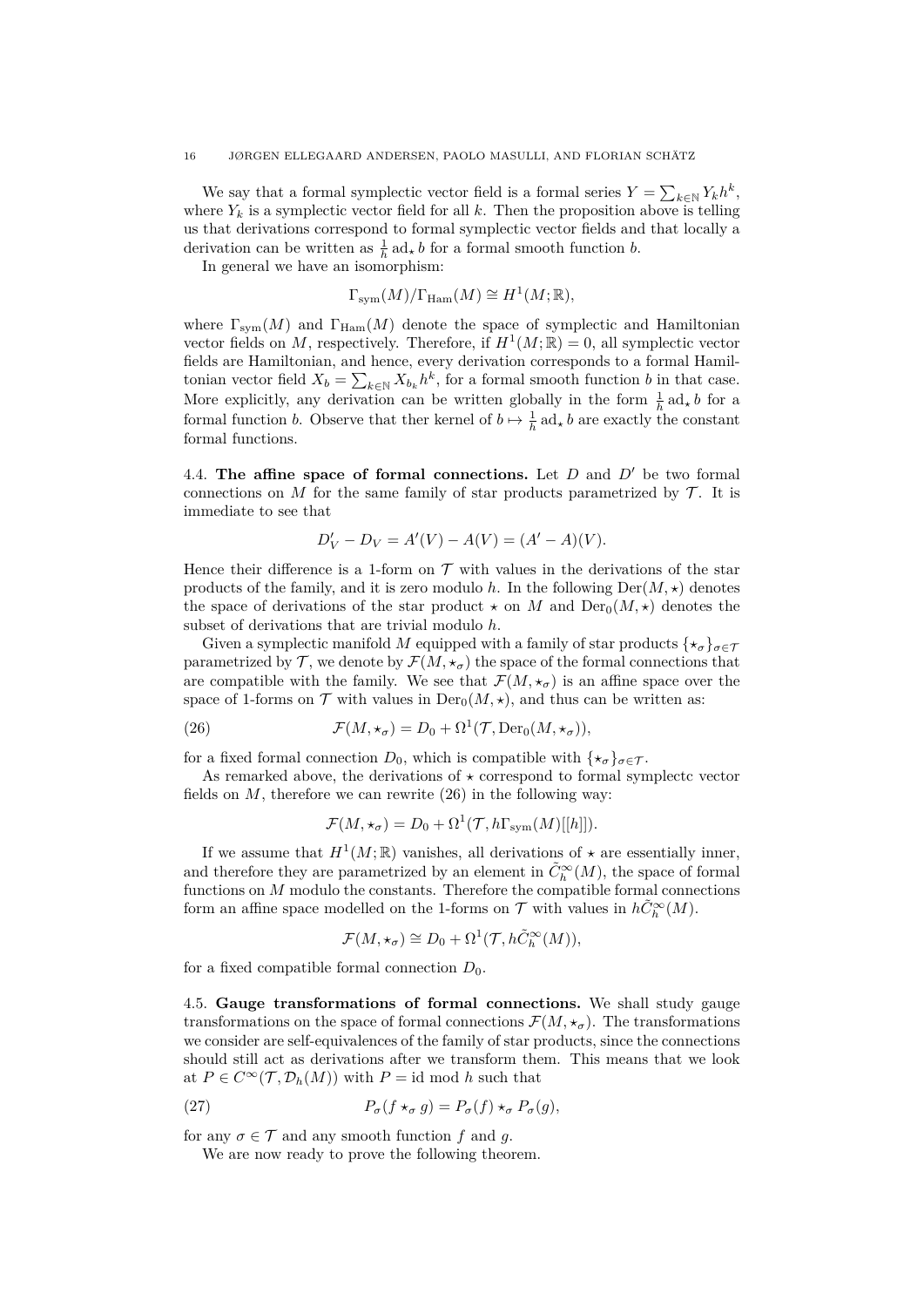<span id="page-16-3"></span>**Theorem 4.12.** *Let M be a symplectic manifold with a family of star products*  $\{\star_{\sigma}\}_{{\sigma}\in\mathcal{T}}$  parametrized by a smooth manifold  $\mathcal{T}$  with  $H^1(\mathcal{T}, \mathbb{R}) = 0$ . Let  $D, D' \in$  $\mathcal{F}(M, \star_{\sigma})$  be formal connections for the family and let us assume that they are flat. *Then they are gauge equivalent via a self-equivalence of the family of star products*  $P \in C^{\infty}(\mathcal{T}, \mathcal{D}_h(M))$ *, meaning that* 

$$
(28)\qquad D_V' = P^{-1} D_V P,
$$

*for any vector field*  $V$  *on*  $\mathcal{T}$ *.* 

*Proof.* As usual we can write the formal connections in the form:

<span id="page-16-0"></span>
$$
D_V = V + A(V)
$$
  

$$
D_V = V + A'(V),
$$

for two 1-forms  $A, A' \in \Omega(T, \mathcal{D}_h(M))$  with values in formal differential operators on  $M$ , and any vector field  $V$  on  $\mathcal{T}$ . Then we can rewrite [\(28\)](#page-16-0) by plugging in a section *f* of the bundle as:

(29) 
$$
V[f] + A'(V)(f) = P^{-1}(V + A(V))P(f)
$$

$$
= P^{-1}(V[P](f) + P(V[f]) + A(V)(P(f))).
$$

Therefore if we apply *P* on both sides we get the following equation:

$$
(30) \t\t V[P] = PA'(V) - A(V)P.
$$

If we can find a  $P = \sum_{k \in \mathbb{N}} P_k h^k$  that solves the equation, then we get the wanted gauge transformation. To do so we proceed inductively. By definition we have  $P_0 =$ id and hence  $V[P_0] = 0$ . Let us assume that we have determined  $P^{(l)} = \sum_{k \leq l} P_k h^k$ such that

$$
V[P^{(l)}] = P^{(l)}A'(V) - A(V)P^{(l)} + O(h^{l+1}).
$$

This can be written as:

<span id="page-16-2"></span>(31) 
$$
B_{l+1}(V)h^{l+1} = V[P^{(l)}] - (P^{(l)}A'(V) - A(V)P^{(l)}) + O(h^{l+2}),
$$

where  $B_{l+1}$  is a 1-form on  $\mathcal T$  with values in differential operators on *M*. Let us define a 1-form  $\alpha_l$  on  $\mathcal T$  with values in formal differential operators on *M* by  $\alpha_l(V) = (P^{(l)}A'(V) - A(V)P^{(l)})$ . We want to show that  $\alpha_l$  is closed modulo  $h^{l+2}$ . Let *V* and *W* be two commuting vector fields on  $\mathcal{T}$ . Then we have that:

$$
(32)
$$

<span id="page-16-1"></span>
$$
d_{\mathcal{T}}\alpha_l(V, W)
$$
  
=  $V[\alpha(W)] - W[\alpha(V)]$   
=  $V[P^{(l)}A'(W) - A(W)P^{(l)}] - W[P^{(l)}A'(V) - A(V)P^{(l)}]$   
=  $P^{(l)}(A'(V)A'(W) - A'(W)A'(V) + V[A'(W)] - W[A'(V)])$   
 $- (A(V)A(W) - A(W)A(V) + V[A(W)] - W[A(V)]) P^{(l)}$   
+  $h^{l+1}(B_{l+1}(V)A'(W) - A(W)B_{l+1}(V) - B_{l+1}(V)A'(V) + A(V)B_{l+1}(V)),$ 

where we substituted the expression for  $V[P^{(l)}]$  and  $W[P^{(l)}]$  again in order to obtain the last equality. Note also that the following expression, which appears in the last line of the equation,

$$
B_{l+1}(V)A'(W) - A(W)B_{l+1}(V) - B_{l+1}(V)A'(V) + A(V)B_{l+1}(V)
$$

is of oder *h*. Let us now compute the expressions for the curvature of *D*, which we are assuming is flat:

$$
0 = F_D(V, W) = D_V D_W - D_W D_V - D_{[V, W]}.
$$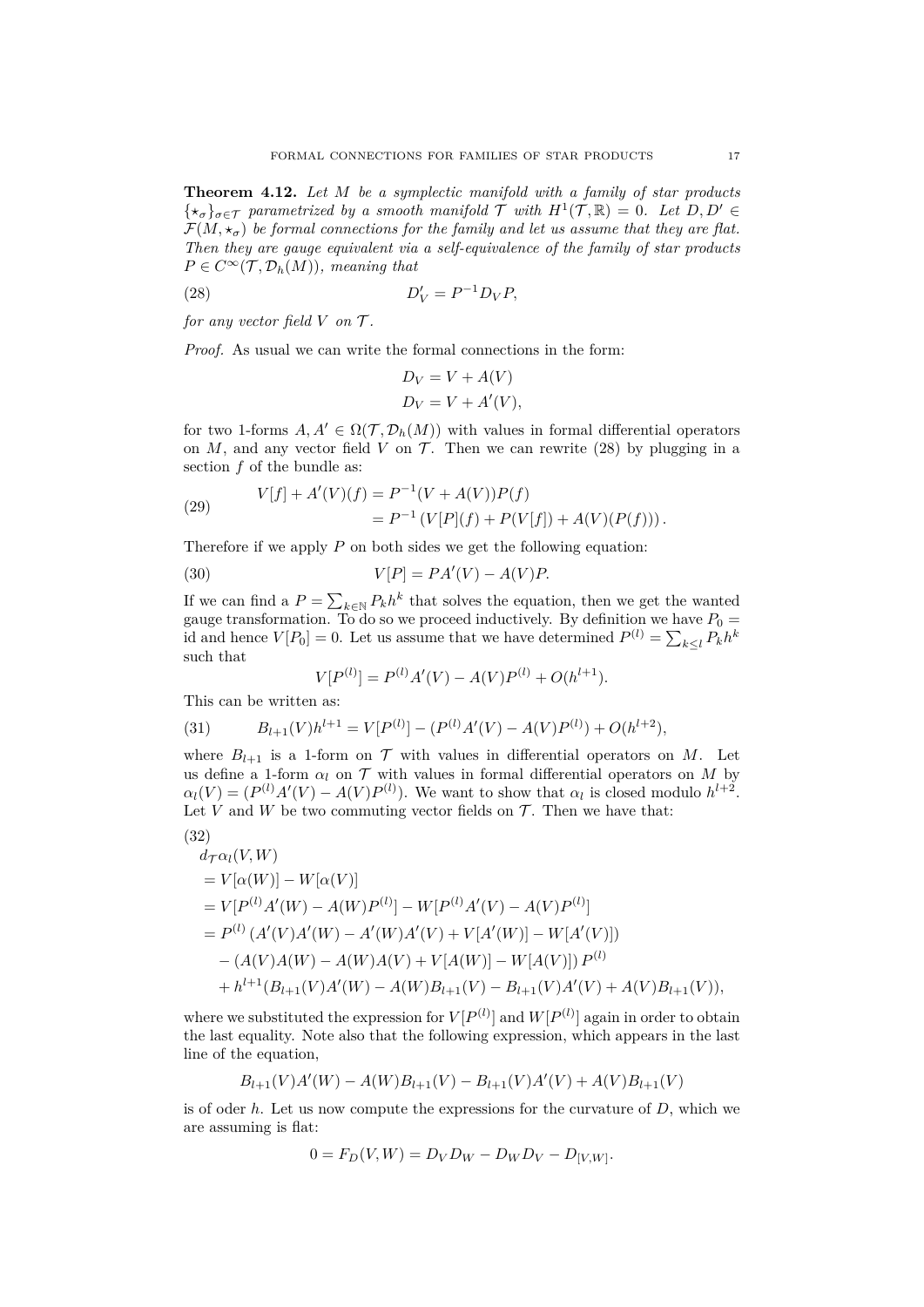The last summand vanishes because we chose commuting vector fields, hence we get, for any section:

(33) 
$$
0 = A(V)A(W)(f) - A(W)A(V)(f) - W[A(V)(f)] + A(V)W[f] + V[A(W)(f)] - A(W)V[f] = A(V)A(W)(f) - A(W)A(V)(f) - W[A(V)](f) + V[A(W)](f),
$$

which is the same as:

$$
0 = F_D(V, W) = A(V)A(W) - A(W)A(V) + V[A(W)] - W[A(V)].
$$

By computing the curvature in the same way for  $D'$  we obtain:

$$
0 = F_{D'}(V, W) = A'(V)A'(W) - A'(W)A'(V) + V[A'(W)] - W[A'(V)].
$$

By comparing with [\(32\)](#page-16-1), we see that  $d_{\mathcal{T}} \alpha_l = 0 \pmod{h^{l+2}}$ , and therefore, by [\(31\)](#page-16-2), we also have that  $d_{\mathcal{T}} B_{l+1} = 0$ . Since  $H^1(\mathcal{T}; \mathbb{R})$  is trivial, we can find a smooth function  $P_{l+1}$  $P_{l+1}$  $P_{l+1}$ :  $\mathcal{T} \to \mathcal{D}(M)$  such that  $V[P_{l+1}h^{l+1}] = -B_{l+1}h^{l+1}$ .<sup>1</sup> We now set  $P^{(l+1)} = P^{(l)} + P_{l+1}h^{l+1}$  as the notation suggests. To conclude the inductive step and the proof it is enough to show that:

$$
V[P^{(l+1)}] - (P^{(l+1)}A'(V) - A(V)P^{(l+1)}) = 0 \pmod{h^{l+2}}.
$$

By expanding the left-hand side we get:

$$
V[P^{(l)}] - (P^{(l)}A'(V) - A(V)P^{(l)}) - h^{l+1}B_{l+1} + h^{l+1}(P_{l+1}A'(V) - A(V)P_{l+1}),
$$
  
which is a multiple of  $h^{l+2}$  since  $P_{l+1}A'(V) - A(V)P_{l+1}$  is of order h.

**Remark 4.13.** At first glance Theorem [4.12](#page-16-3) seems too strong, since one might naively expect the vanishing of the fundamental group, instead of the first cohomology, to be the relevant condition. However two factors improve the situation: First of all, the bundle under consideration  $C_h$  is assumed to be trivial. Second, the Lie algebra in which our connection takes values in is the Lie algebra of formal differential operators which vanish modulo *h*. This Lie algebra is filtered by those formal differential operators which start at order *h k* . The associated graded Lie algebra is easily seen to be abelian. This two facts show that we are effectively dealing with the case of connection with values in an abelian Lie algebra. Hence flatness reduces to closedness and gauge-equivalence reduces to a shift by an exact one-form. This explains the purely cohomological nature of our result.

We record the following consequence of our considerations:

**Corollary 4.14.** Let  $\mathcal T$  be a manifold with trivial first cohomology group, i.e.  $H^1(\mathcal{T}, \mathbb{R}) = 0$ . If there exists a formal Hitchin connection D in the bundle  $C_h =$  $\mathcal{T} \times C_h^{\infty}(M)$  *on*  $\mathcal{T}$ *, then it is unique up to gauge equivalence.* 

### 5. Existence of formal connections

<span id="page-17-0"></span>In this section we study the question of existence of formal connections on a symplectic manifold  $(M, \omega)$ , equipped with a smooth family of natural star products  $\{\star_{\sigma}\}_{{\sigma}\in\mathcal{T}}$ . As we will see, this problem can be reduced to a cohomological condition in terms of the corresponding family  $cl(\star_{\sigma})$  of characteristic 2-forms, see Subsection [2.2.](#page-4-0)

$$
d^*: d(\Omega^{k-1}(\mathcal{T})) \to \Omega^{k-1}(\mathcal{T}),
$$

<span id="page-17-1"></span><sup>&</sup>lt;sup>1</sup> The existence of  $P_{l+1}$  follows from the existence of an operator

called the anti-differential, such that  $dd^* \beta = \beta$  holds, and which maps smooth families to smooth families. For  $\mathcal T$  compact,  $d^*$  might be constructed using Hodge-theory. For arbitrary  $\mathcal T$  one can use the Čech-de Rham double complex to construct such an operator, as is done in [\[AG14\]](#page-24-15).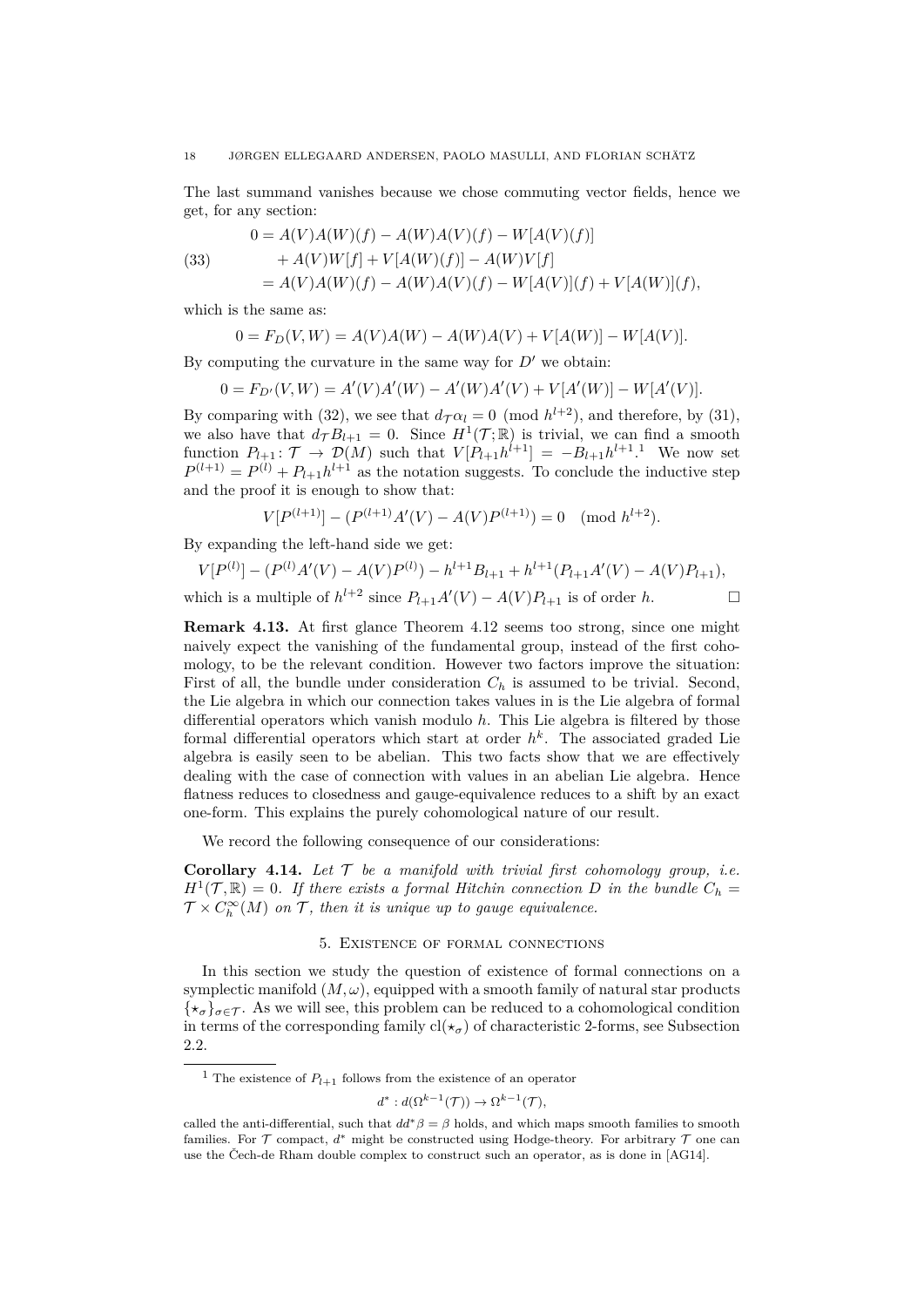We briefly review the Hochschild complex  $HC^{\bullet}(A, A)$  of an algebra A with values in itself, relying on [\[Ger63,](#page-25-12) [Wal07\]](#page-25-8). It is given by

$$
HC^k(A, A) := \text{Hom}(A^{\otimes k}, A),
$$

the space of multilinear maps from  $A$  to itself. The graded vector space  $HC^{\bullet}(A, A)$ comes equipped with the Gerstenhaber bracket  $[\cdot, \cdot]_G$ . For  $\psi \in HC^{r+1}(A, A)$  and  $\varphi \in HC^{s+1}(A, A)$ , it is given by

$$
[\psi, \varphi](a_0, \dots, a_{r+s}) := \sum_{i=0}^r (-1)^{is} \psi(a_0, \dots, a_{i-1}, \varphi(a_i, \dots, a_{i+s}), a_{i+s+1}, \dots, a_{r+s})
$$

$$
-(-1)^{rs} \sum_{j=0}^s (-1)^{jr} \varphi(a_0, \dots, a_{j-1}, \psi(a_j, \dots, a_{j+r}), a_{j+r+1}, \dots, a_{r+s}).
$$

The bracket  $[\cdot, \cdot]_G$  makes  $HC(A, A)$  into a graded Lie algebra if we assign to an element  $\psi \in HC^{r+1}(A, A)$  the degree *r*. Moreover, the associativity of the product  $m: A \otimes A \rightarrow A$  of *A* can be rewritten as

$$
[m,m]_G=0.
$$

As a consequence, the map  $d_H(\varphi) := [m, \varphi]_G$  defines a coboundary operator on  $HC^{\bullet}(A, A)$ , which is referred to as the Hochschild differential. The cohomology of  $HC^{\bullet}(A, A)$  with respect to  $d_H$  is called the Hochschild cohomology of *A* and is known to control the infinitesimal deformations of the algebra *A*.

We will be interested in the case of *A* being  $C_h^{\infty}(M)$ , seen as a module over  $\mathbb{C}[[h]]$ . To get a reasonable cohomology theory, one has to take the Fréchet-topology into account (thus modifying the tensor product and the space of homomorphisms). Alternatively, one can restrict to the space of multi-differential operators  $\mathcal{D}^m(M)$ , where *m* is the number of arguments. The Gerstenhaber bracket  $[\cdot, \cdot]_G$  and the Hochschild differential  $d_H$  restrict to  $\mathcal{D}^{\bullet}(M) = \bigoplus_{m \geq 0} \mathcal{D}^m(M)$ . We will also consider the space of formal multi-differential operators  $\mathcal{D}_{h}^{\bullet}(M)$  and the  $\mathbb{C}[[h]]$ -linear extensions of  $[\cdot, \cdot]_G$  and  $d_H$  to  $\mathcal{D}_h^{\bullet}(M)$ , respectively.

Let  $\{*_\sigma\}_{\sigma \in \mathcal{T}}$  be a family of star products for  $(M, \omega)$ , smoothly parametrized by T. Given a vector field V on T, we write  $V[\star_{\sigma}]$  for the product whose *i*-th coefficient is  $V[c^i]$ , i.e. the variation of  $\{\star_\sigma\}_{\sigma \in \mathcal{T}}$  in the direction of *V*. The operator

$$
B_V(f,g) = fV[\star_{\sigma}]g
$$

can be seen as a family of elements in  $\mathcal{D}_h^2(M)$ . Since associativity of  $\{\star_\sigma\}_{\sigma \in \mathcal{T}}$  can be written as

$$
[\star_\sigma,\star_\sigma]_G=0,
$$

we obtain

$$
d_H B_V = [\star_\sigma, V[\star_\sigma]]_G = \frac{1}{2} V([\star_\sigma, \star_\sigma]_G) = 0,
$$

i.e.  $B_V$  is closed with respect to the Hochschild differential associated to the family of star products  $\{\star_{\sigma}\}_{{\sigma}\in\mathcal{T}}$ .

We now reconsider the compatibility requirement between a formal connection *D* and  $\{*_\sigma\}_{\sigma \in \mathcal{T}}$  from Definition [4.2.](#page-11-1) Using the decomposition  $D_V = V + A(V)$ , the compatibility can be written as

<span id="page-18-0"></span>(34) 
$$
A(V)(f) \star_{\sigma} g + f \star_{\sigma} A(V)(g) - A(V)(f \star_{\sigma} g) = fV[\star_{\sigma}]g.
$$

We see that the above equation can be further rewritten as

$$
d_H A(V) = V[\star_\sigma]
$$

and we arrive at the following interpretation of [\(34\)](#page-18-0):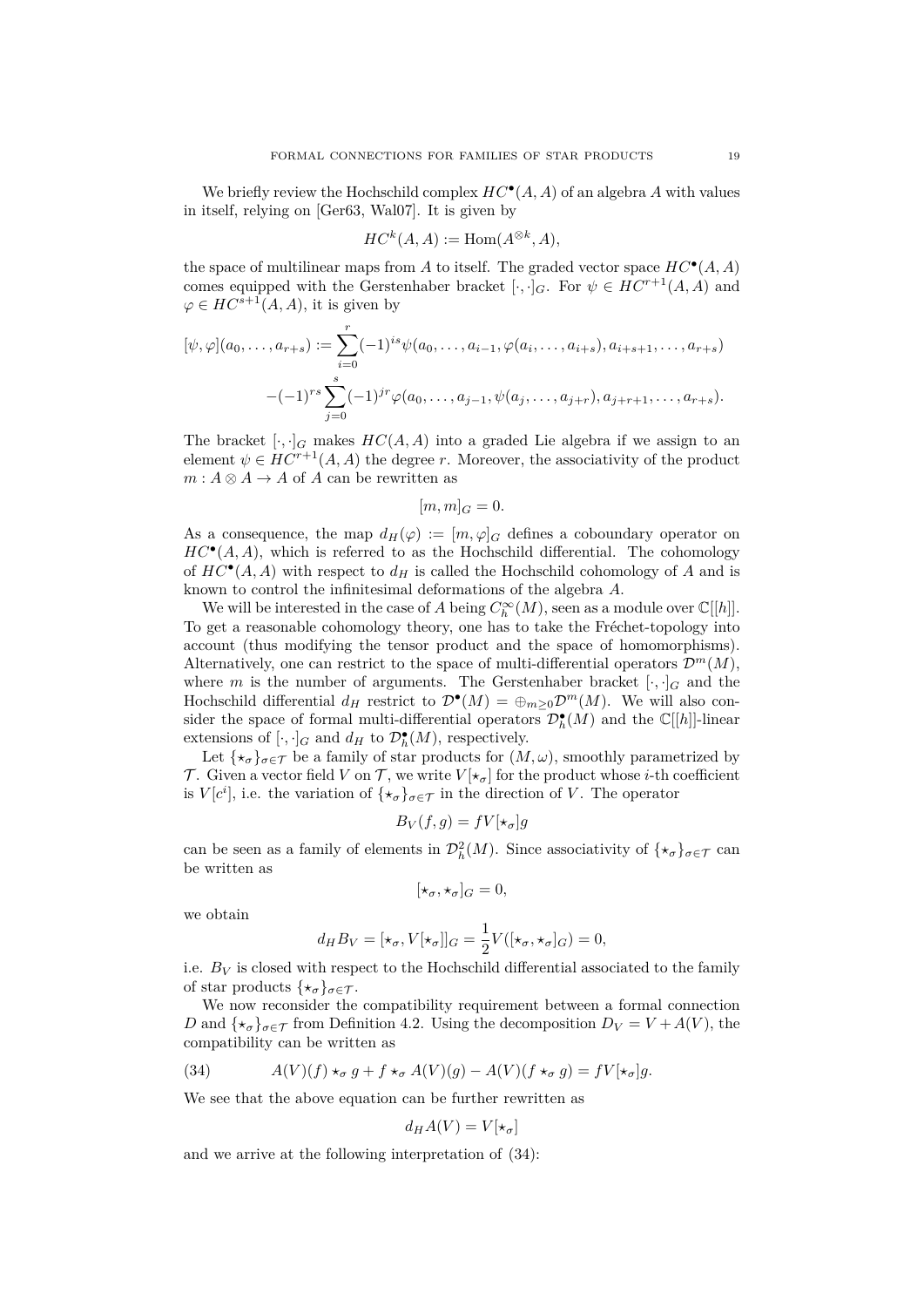<span id="page-19-0"></span>**Proposition 5.1.** *Let*  $(M, \omega)$  *be a symplectic manifold, equipped with a family of natural star products*  $\{ \star_{\sigma} \}_{\sigma \in \mathcal{T}}$  *on M, smoothly parametrized by*  $\mathcal{T}$ *.* 

*There is a one-to-one correspondence between:*

- (1) *Formal connections*  $D_V = V + A$  *on*  $\mathcal T$  *which are compatible with*  $\{*_\sigma\}_{\sigma \in \mathcal T}$ *.*
- (2) *Families of formal differential operators*  $A(V) \in \mathcal{D}_h^1(M)$ , with  $A(V) =$ 0 mod *h that satisfy*

$$
d_H A(V) = V[\star_\sigma],
$$

*where*  $d_H$  *denotes the Hochschild coboundary operator with respect to the family of star products*  $\{ \star_{\sigma} \}_{\sigma \in \mathcal{T}}$ *.* 

*In particular, a family of star products*  $\{\star_{\sigma}\}_{{\sigma \in \mathcal{T}}}$  *admits a compatible formal connection if and only if the family of cocycles given by*  $B(\sigma, V) = V[x_{\sigma}]$  *is exact.* 

By work of Weinstein-Xu [\[WX98\]](#page-25-13), the Hochschild cohomology of  $C^\infty_h(M)$  with respect to a star product is isomorphic to the de Rham cohomology  $hH^{\bullet}(M,\mathbb{R})[[h]]$ . Consequently, one expects that the cohomological condition on  $V[\star_{\sigma}]$  from Proposition [5.1](#page-19-0) translates into a cohomological condition on the characteristic 2-forms cl( $\star_{\sigma}$ ). We will show that this is indeed the case. Instead of applying the results of [\[WX98\]](#page-25-13), we directly work in Fedosov's framework, which we modify for our purposes. More precisely, we aim at showing that every choice of trivialization for the family of characteristic 2-forms  $cl(\star_{\sigma})$  leads to a compatible formal connection of the corresponding star products  $\star_{\sigma}$ . We introduce

$$
\mathcal{P} := \{ \beta \in \Omega^1(\mathcal{T}, \Omega^1(M)[[h]]) \mid d_M i_V \beta = V[\text{cl}(\star_{\sigma})] \},
$$

which we regard as the space of trivializations of all variations of  $cl(\star_{\sigma})$  and

$$
\mathcal{C} := \{ A \in h\Omega^1(\mathcal{T}, \mathcal{D}_h^1(M)) \mid d_H i_V A = V[\star_\sigma] \},
$$

the space of trivializations of all variations of the family  $\star_{\sigma}$  in  $\mathcal{D}_{h}^{2}(M)$ .

<span id="page-19-1"></span>**Theorem 5.2.** Let  $(M, \omega)$  be a symplectic manifold which is equipped with a family *of natural star products*  $\{\star_{\sigma}\}\$ *, smoothly parametrized by*  $\mathcal{T}$ *. There is a natural map* 

 $C: \mathcal{P} \to \mathcal{C}$ 

The proof of Theorem [5.2](#page-19-1) is postponed to the next subsection. If we combine Theorem [5.2](#page-19-1) and Proposition [5.1,](#page-19-0) we obtain

<span id="page-19-2"></span>**Theorem 5.3.** Let  $(M, \omega)$  be a symplectic manifold which is equipped with a family *of natural star products*  $\{\star_{\sigma}\}\$ *, smoothly parametrized by*  $\mathcal{T}$ *.* 

- *Then the following statements are equivalent:*
- (1) *The cohomology class of the family of characteristic* 2-forms  $cl(\star_{\sigma})$  *is locally constant in*  $\mathcal{T}$ *.*
- (2) *There is a* 1*-form*  $A \in \Omega^1(\mathcal{T}, h\mathcal{D}_h^1(M))$  *with values in formal differential operators on*  $M$  *such that for any vector field*  $V$  *on*  $T$ *, and any smooth functions f and g on M the identity*

$$
fV[\star]g = A(V)(f) \star g + f \star A(V)(g) - A(V)(f \star g)
$$

*holds.*

(3) *The family of star products admits a formal connection.*

*Proof.* We start with the implication  $(1) \Rightarrow (2)$ . Assuming Theorem [5.2,](#page-19-1) the only part of this statement that needs additional arguing is that, given family of closed 2-forms  $\alpha_{\sigma} := \text{cl}(\star_{\sigma})$  with locally constant cohomology class, one can find a smooth 1-form  $\beta$  on  $\mathcal T$  with values in  $\Omega^1(M)$  such that for all vector fields *V* on  $\mathcal T$  the identity

$$
d_M i_V \beta = V[\alpha_{\sigma}]
$$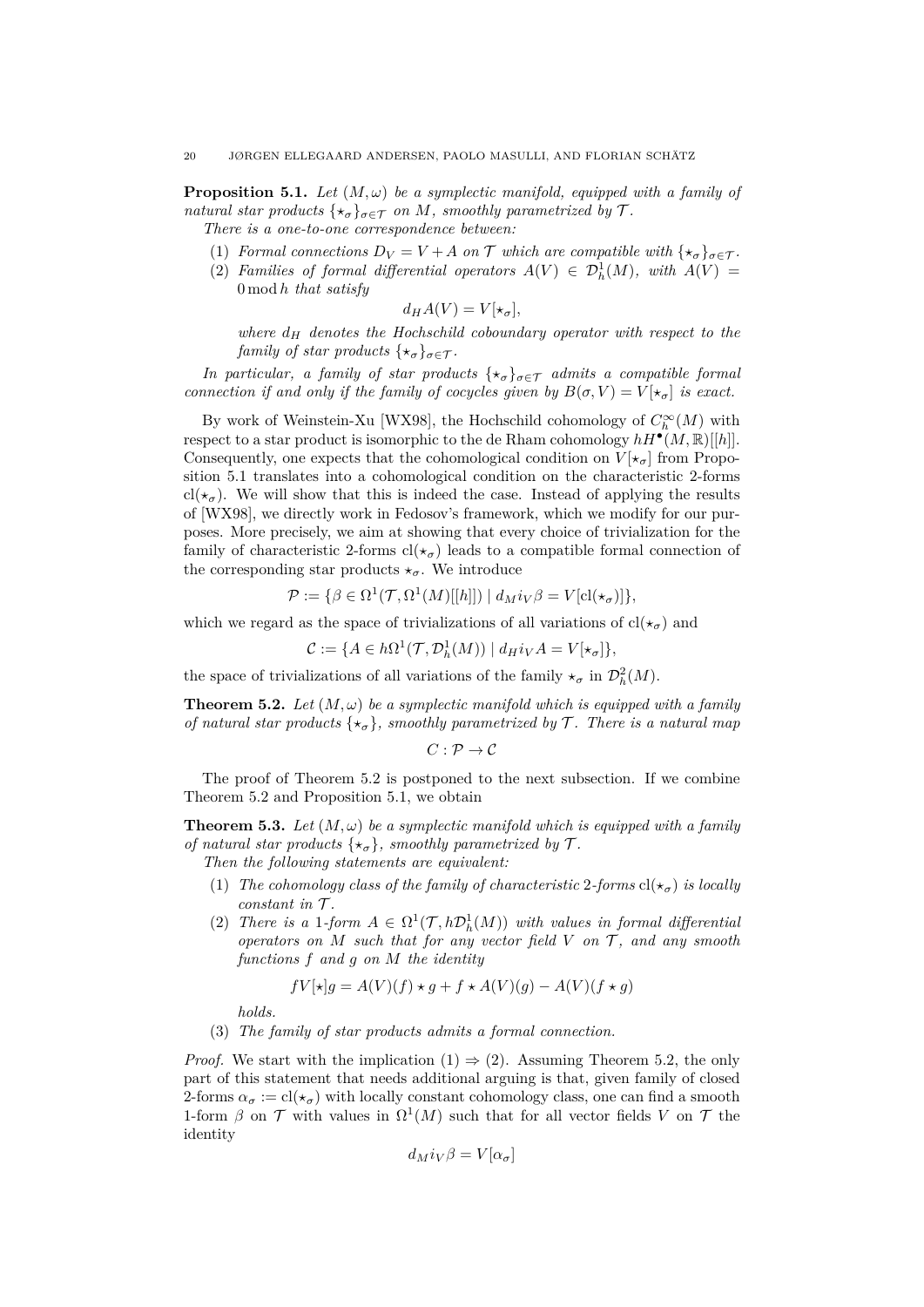holds. To this end, we assume without loss of generality that  $\mathcal T$  is connected. We fix a base-point  $t_0 \in \mathcal{T}$  and consider the family

$$
\alpha-\alpha_{t_0},
$$

which is exact. Hence there is a family of 1-forms  $\gamma$  on *M* such that

$$
d_M\gamma = \alpha - \alpha_{t_0}
$$

holds. If we apply the Lie derivative with respect to a vector field  $V$  on  $\mathcal{T}$ , we obtain:

$$
-d_M i_V (d_{\mathcal{T}} \gamma) = V[\alpha].
$$

Hence  $\beta := -d_{\mathcal{T}} \gamma$  is the desired 1-form on  $\mathcal{T}$  with values in  $\Omega^1(M)$ .

The implication  $(2) \Rightarrow (3)$  is precisely the content of Proposition [5.1.](#page-19-0)

The implication  $(3) \Rightarrow (1)$  relies on the parallel transport of the connection  $D_V = V + A(V)$ . Given two points  $\sigma$  and  $\sigma'$  in the same connected component of T, we can choose a smooth path  $\gamma$  which starts at  $\sigma$  and ends at  $\sigma'$ . We pull back the family  $\star_{\sigma}$  and the connection  $D_V$  along  $\gamma$ . We claim that the parallel transport  $\Phi(t)$  of  $D_V$  along  $\gamma$  exists and is unique. If we consider a fixed order of h, this reduces to the existence and uniqueness of solutions to an ODE of the form

$$
\frac{d}{dt}F(t) = G(t),
$$

with  $G(t)$  a given smooth one-parameter family of differential operators on M. Modulo constants (with respect to *t*) there is cleary a unique solution, given by integration over *t*.

We can now consider the family of star products

$$
\Phi(t) \circ \star_{\sigma} \circ \Phi(t)^{-1} \otimes \Phi(t)^{-1}.
$$

At  $t = 0$ , it coincides with  $\star_{\gamma(t)}$  and satisfies the same ordinary differential equation, which is

$$
\frac{d}{dt}\star_{\gamma(t)} = \star_{\gamma(t)}\circ (A\left(\frac{d\gamma}{dt}\right)\otimes \mathrm{id} + \mathrm{id}\otimes A\left(\frac{d\gamma}{dt}\right)) - A\left(\frac{d\gamma}{dt}\right)\circ \star_{\gamma(t)}.
$$

By uniqueness of the solution to this ODE, we conclude

$$
\star_{\gamma(t)} = \Phi(t) \circ \star_{\sigma} \circ \Phi(t)^{-1} \otimes \Phi(t)^{-1}.
$$

In particular,  $\star_{\sigma}$  and  $\star_{\sigma'}$  are equivalent star products. Consequently their characteristic classes coincide.

The discussion above specializes to the case of a compact symplectic manifold *M* with a family of compatible Kähler structures parametrized by  $\mathcal T$ . As in Subsection [2.3,](#page-7-1) one can consider the family of Berezin-Toeplitz star products  $\{\star_{\sigma}\}_{{\sigma}\in\mathcal{T}}$ . The characteristic class of  $\star_{\sigma}$  is proportional to the first Chern class of *M*, see [\[Haw00\]](#page-25-14). Since the first Chern class is independent of the compatible complex structure  $\sigma$ , we may apply Theorem [5.3](#page-19-2) to the family  $\{\star_{\sigma}\}_{{\sigma}\in\mathcal{T}}$  and obtain the existence of a formal connection which is compatible with  $\{\star_{\sigma}\}_{{\sigma}\in\mathcal{T}}$ . Even better, we might directly apply Theorem [5.2:](#page-19-1) The only input data is a family  $\beta_{\sigma}$  of 1-forms on T with values in  $\Omega(M)^1[[h]]$  such that the condition from Theorem [5.2](#page-19-1) holds. Using Hodge-theory with respect to the family of Kähler metrics yields a preferred such family. We hence obtain the following result:

<span id="page-20-0"></span>**Theorem 5.4.** Let  $(M, \omega)$  be a compact, symplectic manifold equipped with a family *of compatible Kähler structures parametrized by a manifold* T *. Let us consider the corresponding family of Berezin-Toeplitz star products*  $\{ \star_{\sigma} \}_{\sigma \in \mathcal{T}}$ *. Then the family admits a preferred formal connection.*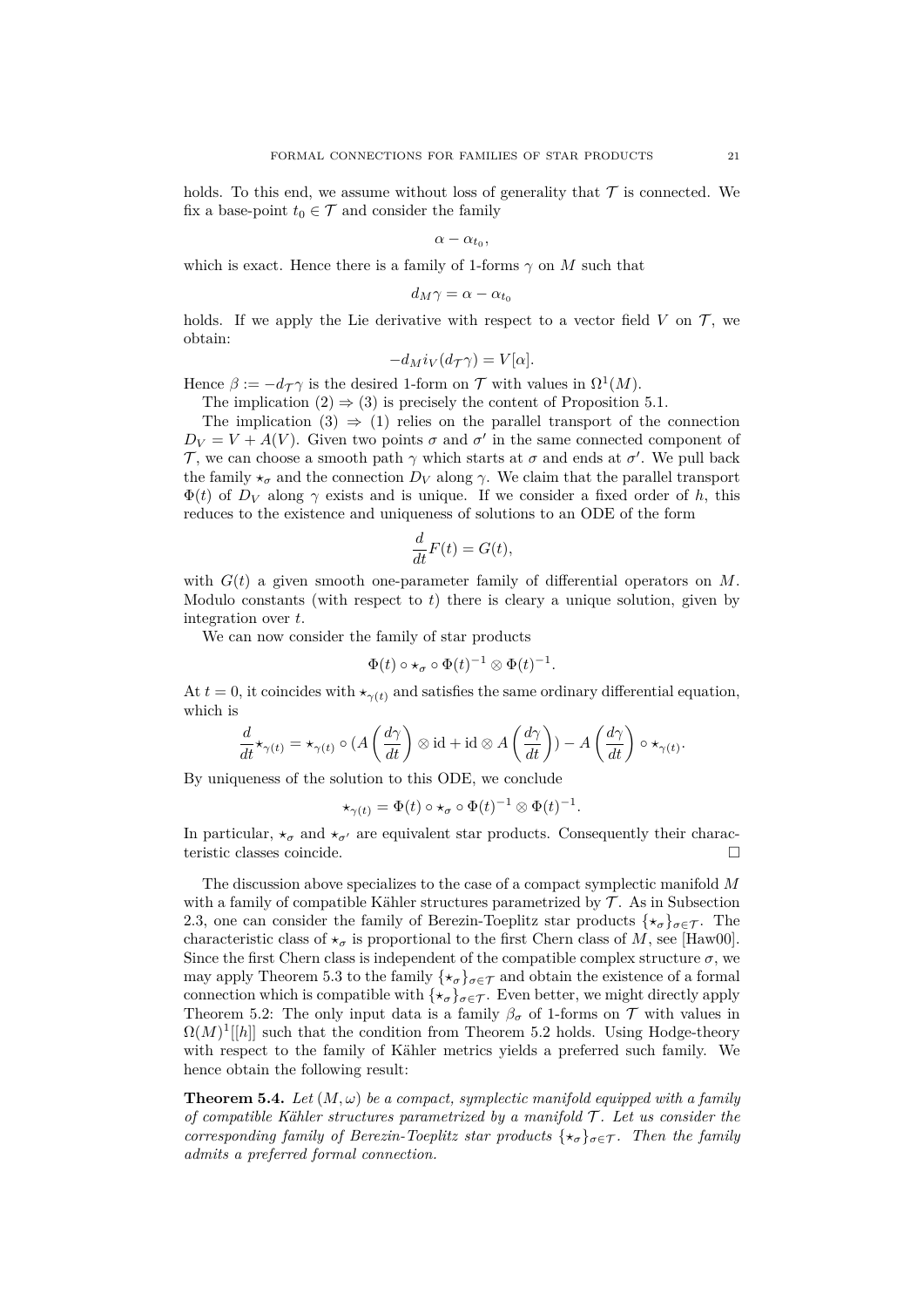#### 22 JØRGEN ELLEGAARD ANDERSEN, PAOLO MASULLI, AND FLORIAN SCHÄTZ

The details of the proof will be given in future work. There, we also hope to compare more closely the formal connection from Theorem [5.4](#page-20-0) to the expression for the formal Hitchin connection given in Equation [\(18\)](#page-12-1), Subsection [4.1.](#page-11-2)

5.1. **Proof of Theorem [5.2.](#page-19-1)** This subsection contains the proof of Theorem [5.2.](#page-19-1) We will use Fedosov's framework for the deformation quantization of symplectic manifolds, which we reviewed in Subsection [2.2.](#page-4-0) The first step of the proof is in fact the reduction to families of Fedosov star products via [\[GR03,](#page-25-9) Theorem 4.1]: Gutt and Rawnsley show there that every natural star product is equivalent to a preferred star product of Fedosov-type through a preferred equivalence. Hence we assume from now on without loss of generality that each member  $\star_{\sigma}$  of the family of star products which we consider equals  $\star_{\nabla_{\sigma}, \alpha_{\sigma}}$ , where:

- $\nabla_{\sigma}$  is a symplectic connection for  $(M, \omega)$ ,
- $\alpha_{\sigma}$  is an element of  $\omega + hZ^2(M, \mathbb{R})[[h]].$

Moreover, these data fit together into smooth families parametrized by  $\mathcal{T}$ .

Our aim is to understand the dependence of Fedosov's construction from Sub-section [2.2](#page-4-0) on the data  ${\nabla_{\sigma}, \alpha_{\sigma}}_{\sigma \in \mathcal{T}}$ . As in the proof of Theorem [5.2](#page-19-1) we can fix a 1-form  $\beta$  on  $\mathcal T$  with values in  $\Omega^1(M)[[h]]$  such that for all vector fields *V* on  $\mathcal T$  the equation

$$
d_M i_V \beta = V[\alpha_\sigma]
$$

holds.

We now go through Fedosov's construction, seen as fibred over the parameter space T. In the first step, we realize each star product  $\star_{\nabla_{\sigma},\alpha_{\sigma}}$  with the help of a Fedosov connection  $D_{r(\sigma)}$ . In the following, we interpret *r* as a family of elements in  $\Omega^2(M, W)$ . Recall that *W* denotes the Weyl bundle over *M*. By definition, the star product  $\star_{\nabla_{\sigma}, \alpha_{\sigma}}$  is given by

$$
f \star_{\nabla_{\sigma}, \alpha_{\sigma}} g = p(\tau_{r(\sigma)}(f) \circ_{MW} \tau_{r(\sigma)}(g)),
$$

where  $\tau_{r(\sigma)}(f)$  is the unique extension of f to  $\Gamma(W)$  which is constant with respect to the connection  $D_{r(\sigma)}$  and *p* is the canonical projection  $\Gamma(W) \to C_h^{\infty}(M)$ .

We claim that there is a 1-form *s* on  $\mathcal{T}$  with values in  $\Omega^0(M, W)$  such that the operator

$$
\hat{D}_s := d_\tau + \frac{i}{h} \operatorname{ad}(s)
$$

commutes with  $D<sub>r</sub>$  in the graded sense, i.e.

$$
[\hat{D}_s, D_r] := \hat{D}_s \circ D_r + D_r \circ \hat{D}_s = 0.
$$

Using the form of  $D_r$  and our ansatz for  $\hat{D}_s$ , we obtain the following expression for the graded commutator

$$
i_V[\hat{D}_s, D_r] = \frac{i}{h} \operatorname{ad}(-D_r(i_V s) + V[r]) + V[d_{\nabla_{\sigma}}],
$$

where *V* is an arbitrary vector field on  $\mathcal{T}$ . Recall that  $\nabla_{\sigma}$  is a family of symplectic connections. These form an affine space over the subspace S of  $\Omega^1(M,\text{End}(TM))$ which corresponds to totally symmetric contravariant 3-tensors after contraction with  $\omega$ . Hence the variation of  $\nabla_{\sigma}$  is encoded by a 1-form  $S_{\sigma}$  on  $\mathcal T$  with values in S. In the following we use  $\omega$  to turn  $S_{\sigma}$  into a 1-form on  $\mathcal T$  with values in  $\Omega^1(M,W).$ 

**Lemma 5.5.** *The variation*  $V[d_{\nabla_{\sigma}}]$  *of the covariant derivative*  $d_{\nabla_{\sigma}}$  *on*  $\Omega(M, W)$ *can be expressed as*

$$
V[d_{\nabla_{\sigma}}] = \frac{i}{2h} \operatorname{ad}(i_V S_{\sigma}).
$$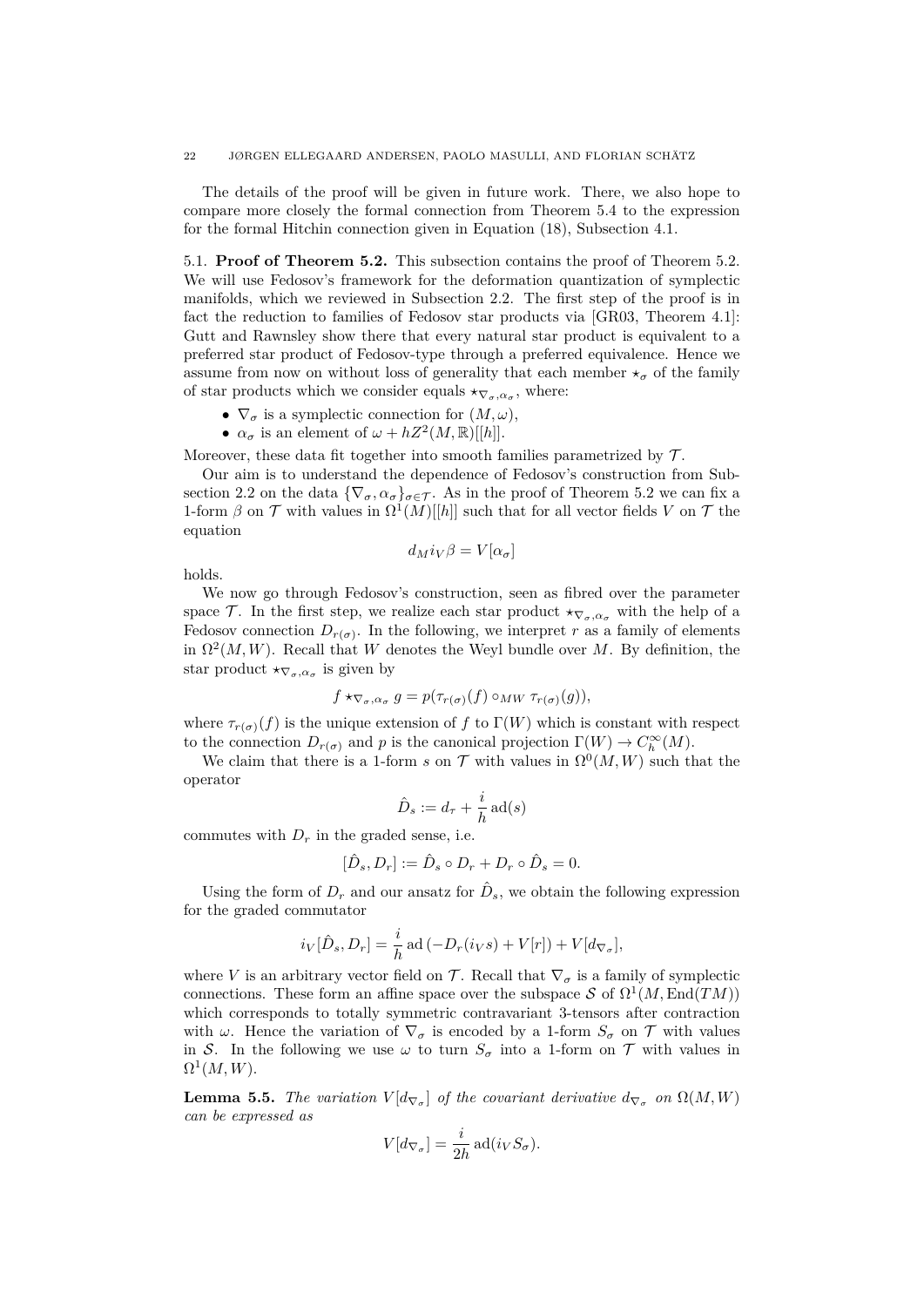*Proof.* If we consider  $a \in W$  which does not depend on *h*, only odd powers of *h* will appear in the adjoint action  $ad(a)$  under the Moyal-Weyl product. Hence we only need to compute  $\text{ad}(i_V S_{\sigma})$  to first order, which is essentially given by contracting  $i_V S_\sigma$  by the Poisson bivector field dual to *ω*, just undoing the contraction by *ω* that occurred before.

Thanks to the lemma, we arrive at the following formula for the commutator:

$$
i_V[\hat{D}_s, D_r] = \frac{i}{h} \operatorname{ad} \left( -D_r(i_V s) + V[r] + \frac{1}{2} i_V S_\sigma \right).
$$

Our strategy is now the same as in Fedosov's construction: we have to choose *s* such that the expression in the bracket on the right hand side of the above equation lies in the center of  $\Omega(M, W)$ , which is  $\Omega(M)[[h]]$ , i.e. we impose

(35) 
$$
-D_r(i_V s) + V[r] + \frac{1}{2}i_V S_\sigma = i_V \beta
$$

for  $\beta$  a 1-form on  $\mathcal T$  with values in  $\Omega^1(M)$ . One finds a necessary condition for Equation [\(35\)](#page-22-0) which reads

<span id="page-22-0"></span>
$$
V[\alpha_{\sigma}] = d_M i_V \beta,
$$

and coincides with the condition we imposed on  $\beta$  at the beginning.

We have the following analogon to Theorem [2.5:](#page-6-0)

<span id="page-22-1"></span>**Proposition 5.6.** *There is a unique*  $s \in \Omega^1(\mathcal{T}, \Omega^1(M, W))$  *such that* 

$$
-D_r(i_Vs) + V[r] + \frac{1}{2}i_V S_\sigma = i_V \beta
$$

*and*  $\delta^*(i_V s) = 0$  *hold for all vector fields V on*  $\mathcal{T}$ *.* 

*Proof.* We rewrite the equation as

$$
D_r(i_V s) = V[r] + \frac{1}{2} i_V S_\sigma - i_V \beta.
$$

By general cohomological considerations, it suffices to now prove that the right hand side of the above equation is closed with respect to  $D_r$ .

By  $0 = [D_r, [d_{\mathcal{T}}, D_r]] = \pm \frac{i}{h} \operatorname{ad}(D_r(V[r] + \frac{1}{2}i_V S_{\sigma} - i_V \beta)),$  we know that  $D_r(V[r] +$  $\frac{1}{2}i_V S_{\sigma} - i_V \beta$ ) is central. If we compute the component of this element in the center, we obtain  $V[\alpha_{\sigma}] - d_M i_V \beta$ , which vanishes by assumption.

We now know that there is an appropriate solution  $i_V s$ . The condition  $\delta^*(i_V s)$ 0 singles out a unique one.

<span id="page-22-2"></span>**Lemma 5.7.** *Let V be a vector field on*  $\mathcal{T}$ *. The variation of*  $\tau_r(f)$  *in the direction of V is given by*

$$
V[\tau_r(f)] = \frac{i}{h} (\tau \circ p - \mathrm{id}) ([i_V s, \tau_r(f)]).
$$

*Proof.* Let us define  $\mu(f)$  to be  $\hat{D}_s \tau_r(f)$ . Since  $D_r$  and  $\hat{D}_s$  commute,  $\mu(f)$  is closed with respect to  $D_r$ . Moreover, the image under  $p$  computes to

$$
p(\mu(f)) = p((d_{\mathcal{T}} + \frac{i}{h} \operatorname{ad}(s))\tau_r(f)) = \frac{i}{h}p([s, \tau_r(f)]).
$$

Since  $D_r$ -closed elements are determined by their image under  $p$ , we obtain

$$
\mu(f) = \frac{i}{h} (\tau \circ p)([s, \tau_r(f)]).
$$

Inserting  $\mu(f) = (d\tau + \frac{i}{h} \operatorname{ad}(s))\tau_r(f)$  into the equality yields

$$
d_{\mathcal{T}}\tau_r(f) = \frac{i}{h}(\tau \circ p - \mathrm{id})([s, \tau_r(f)]).
$$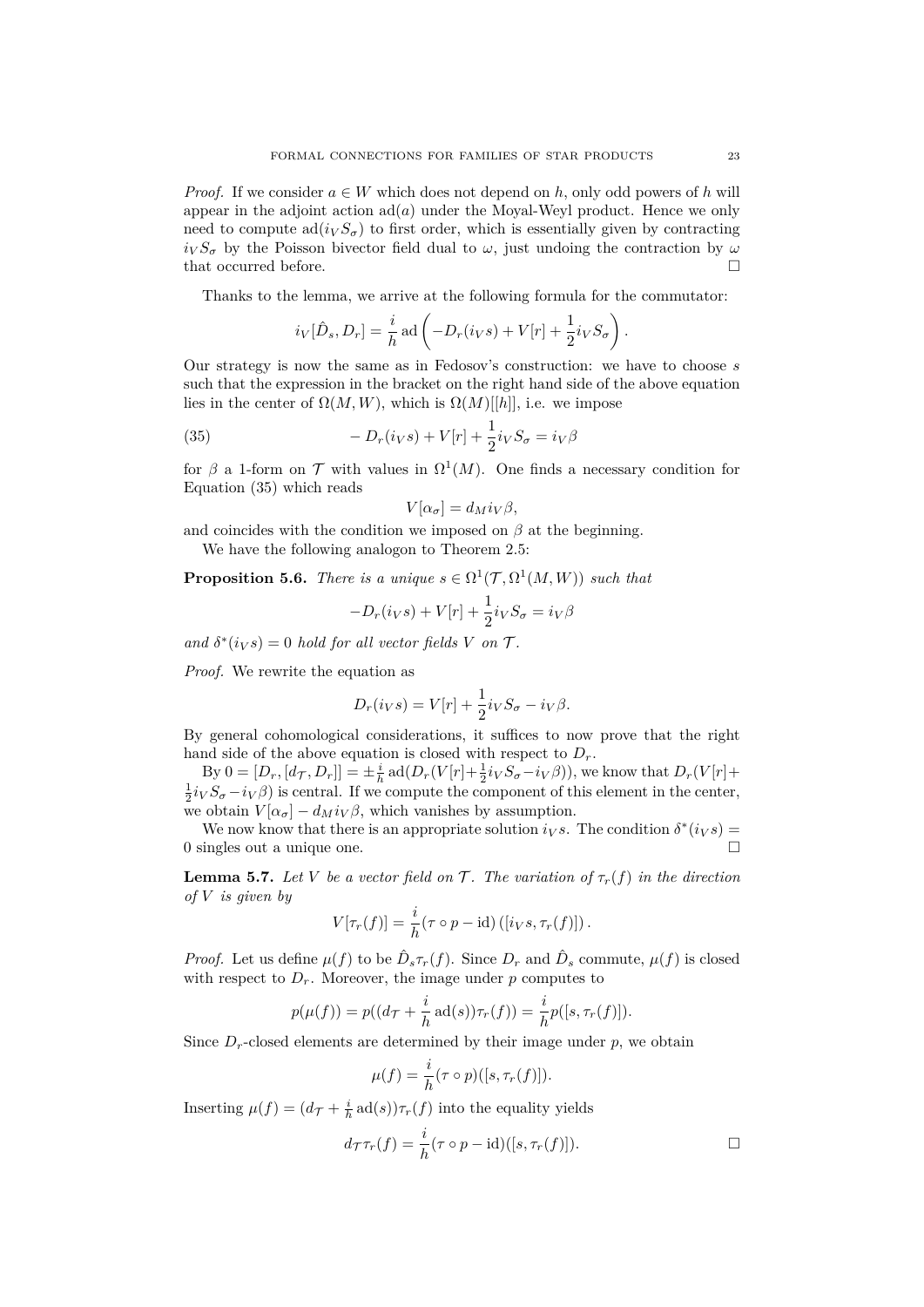<span id="page-23-0"></span>**Proposition 5.8.** *Let*  $s \in \Omega^1(\mathcal{T}, \Omega^0(M, W))$  *be as in Proposition [5.6.](#page-22-1)* 

*Then*

$$
A(V) := \frac{i}{h} p\left( [i_V s, \tau_r(\cdot)] \right)
$$

*defines a* 1*-form on*  $\mathcal{T}$  *with values in*  $\mathcal{D}_h^1(M)$  *that satisfies the following:* 

(1) *If*  $X_f$  *denotes the Hamiltonian vector field of*  $f$  *and*  $\beta_1$  *is the component of β of order h, we have*

$$
A(V)(f) = -h(i_V i_{X_f} \beta_1) \quad (\text{mod } h^2).
$$

(2) *The identity*

$$
d_H i_V A(V) = V[\star_{\nabla_{\sigma}, \alpha_{\sigma}}]
$$

*holds.*

*Proof.* That *A*(*V* ) is a differential operator follow from the fact that the value of  $\tau_r(f)$  at *x* depends only on the jet of *f* at *x* and that the Moyal-Weyl product only acts fibrewise.

To verify the claim about the lowest order terms of *A*(*V* ), we have to consider the lowest orders of *s* and  $\tau_r(f)$  with respect to the total degree, which is given by the polynomial degree in the Weyl-algebra plus twice the power in *h*. The expansion up to order 1 of  $\tau_r(f)$  is  $f + df$ , where *df* is seen as a function on  $\mathcal T$  with values in *W*. Since  $f \in C^{\infty}(M)$  lies in the center of the Weyl-algebra, only the term *df* is relevant for our considerations.

Concerning *s*, we notice that we only need to consider its component in  $T^*M \subset$ *W* because we are only interested in *p*([*s, df*])*,* and all other components lead to terms that project to zero under *p*. Inspecting this component in lowest order, we find an element *a* which is uniquely determined by

$$
-\delta(i_V a) = -hi_V \beta_1, \text{ and } \delta^* a = 0,
$$

where  $\beta_1$  is the term of order *h* in  $\beta$ . The solution to this equation is given by

$$
a = h\delta^* i_V \beta_1.
$$

In total, we obtain that the lowest order term of  $A(V)$  is given by

$$
\frac{i}{h} \operatorname{ad}(a)(df) = i[\delta^* i_V \beta_1, df] = -h(i_V i_{X_f} \beta_1),
$$

where  $X_f$  denotes the Hamiltonian vector field of  $f$ .

It remains to verify that the image of  $A(V)$  under the Hochschild differential  $d_H$ is  $V[\star_{\sigma}]$ . In fact we compute:

$$
V[f \star_{\nabla_{\sigma}, \alpha_{\sigma}} g] = p(V[\tau_r(f)] \circ_{MW} \tau_r(g)) + p(\tau_r(f) \circ_{MW} V[\tau_r(g)]).
$$

We now use the expression for the variation of  $\tau_r(f)$  and  $\tau_r(g)$  we obtained in Lemma [5.7](#page-22-2) and arrive at

$$
V[f \star_{\nabla_{\sigma}, \alpha_{\sigma}} g] = A(V)(f) \star_{\nabla_{\sigma}, \alpha_{\sigma}} g - f \star_{\nabla_{\sigma}, \alpha_{\sigma}} A(V)(g) - A(V)(f \star_{\nabla_{\sigma}, \alpha_{\sigma}} g),
$$
  
which is exactly  $V[\star_{\nabla_{\sigma}, \alpha_{\sigma}}] = d_H A(V).$ 

Combining Proposition [5.6](#page-22-1) and [5.8,](#page-23-0) we obtain an assignment

$$
C:\mathcal{C}\to\mathcal{P}
$$

and thereby complete the proof of Theorem [5.2.](#page-19-1)

The following result expresses the curvature of the formal connection  $D_V$  =  $V + A(V)$  in terms of the element *s*: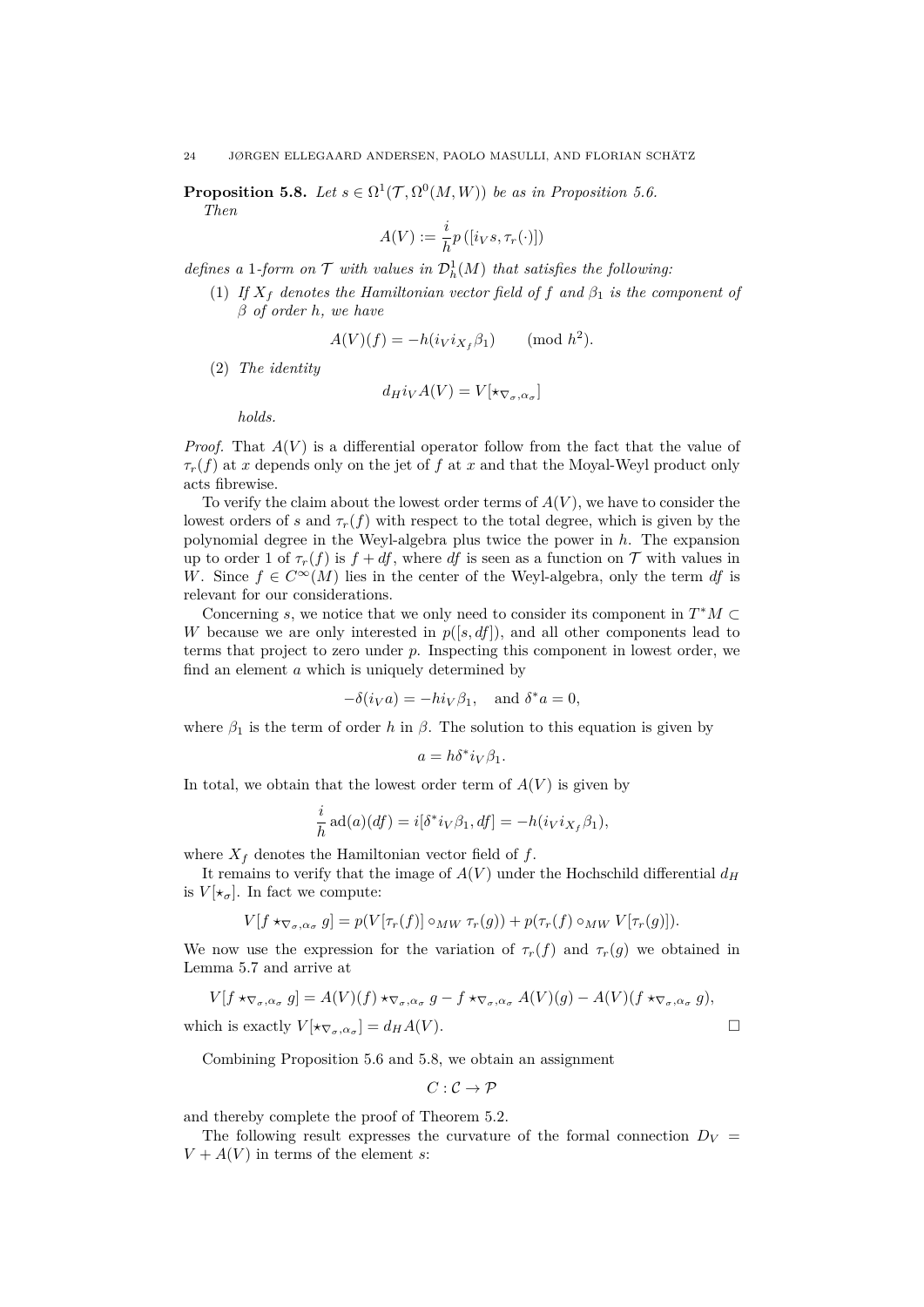**Proposition 5.9.** *Let*  $A(V) := \frac{i}{h} p([i_V s, \tau_r(\cdot)])$  *be the connection* 1*-form associated to the element s from Proposition [5.6.](#page-22-1) The curvature of the formal connection*  $D_V = V + A(V)$  *equals the* 2*-form*  $\Omega_s$  *on* T *with values in formal differential operators on M given by*

$$
\Omega_s(f) := \frac{i}{h} p([d_{\mathcal{T}} s + \frac{i}{h} s \circ_{MW} s, \tau_r(f)]).
$$

*Proof.* We first compute  $(d_{\mathcal{T}}A)(f) = d_{\mathcal{T}}\frac{i}{h}p([s,\tau_r(f)])$ . By Lemma [5.7,](#page-22-2) we obtain

$$
\frac{i}{h}p([d_{\mathcal{T}}s,\tau_r(f)]-[s,\frac{i}{h}(\tau\circ p-\text{id})[s,\tau_r(f)]]).
$$

On the other hand, applying  $A \wedge A$  to  $f$  yields

$$
\left(\frac{i}{h}\right)^2 p([s, \tau_r p([s, \tau_r(f)])]),
$$

which cancels with one of the terms from  $(d<sub>T</sub>A)(f)$ . The remaining terms are

$$
\frac{i}{h}p([d_{\mathcal{T}}s,\tau_r(f)]+\frac{i}{h}[s,[s,\tau_r(f)]]).
$$

In order to arrive at the claimed expression, we apply the identity  $[s, [s, X]] =$  $\frac{1}{2}[[s, s], X] = [s \circ_{MW} s, X].$ 

### **REFERENCES**

- <span id="page-24-10"></span>[And05] J. E. Andersen, *Deformation quantization and geometric quantization of abelian moduli spaces*, Comm. Math. Phys. **255** (2005), no. 3, 727–745. MR 2135450 (2006d:53117)
- <span id="page-24-6"></span>[And06] , *Asymptotic faithfulness of the quantum*  $SU(n)$  *representations of the mapping class groups*, Annals of Mathematics (2006), 347–368.
- <span id="page-24-9"></span><span id="page-24-8"></span>[And08] , *The Nielsen-Thurston classification of mapping classes is determined by TQFT*, J. Math. Kyoto Univ. **48** (2008), no. 2, 323–338. MR 2436739 (2009g:57048) [And10] , *Toeplitz operators and Hitchin's projectively flat connection*, 177-209. MR 2681692 (2012a:53177)
- <span id="page-24-1"></span>[And12]  $\qquad \qquad$ , *Hitchin's connection, Toeplitz operators, and symmetry invariant deformation quantization*, Quantum Topology **3** (2012), no. 3, 293–325.
- <span id="page-24-11"></span>[AB11] J. E. Andersen and J. L. Blaavand, *Asymptotics of Toeplitz operators and applications in TQFT*, Geometry and quantization, Trav. Math., vol. 19, Univ. Luxemb., Luxembourg, 2011, pp. 167–201. MR 2883417
- <span id="page-24-7"></span>[AG11] J. E. Andersen and N. L. Gammelgaard, *Hitchin's projectively flat connection, Toeplitz operators and the asymptotic expansion of TQFT curve operators*, Grassmannians, Moduli Spaces and Vector Bundles (2011), 1–24.
- <span id="page-24-3"></span>[AU07a] J. E. Andersen and K. Ueno, *Abelian conformal field theory and determinant bundles*, Internat. J. Math. **18** (2007), no. 8, 919–993. MR 2339577 (2009c:81088)
- <span id="page-24-2"></span>[AU07b] , *Geometric construction of modular functors from conformal field theory*, J. Knot Theory Ramifications **16** (2007), no. 2, 127–202. MR 2306213 (2009d:81318)
- <span id="page-24-4"></span>[AU12] , *Modular functors are determined by their genus zero data*, Quantum Topol. **3** (2012), no. 3-4, 255–291. MR 2928086
- <span id="page-24-5"></span>[AU15] , *Construction of the Witten-Reshetikhin-Turaev TQFT from conformal field theory*, Invent. Math. **201** (2015), no. 2, 519–559. MR 3370620
- <span id="page-24-15"></span>[AG14] M. Araujo and G. Granja, *Symplectic embeddings in infinite codimension*, arXiv preprint arXiv:1404.2433 (2014), 1–15.
- <span id="page-24-0"></span>[ADPW91] S. Axelrod, S. Della Pietra, and E. Witten, *Geometric quantization of Chern-Simons gauge theory*, Journal of Differential Geometry **33** (1991), no. 3, 787–902.
- <span id="page-24-13"></span>[Del95] P. Deligne, *Déformations de l'algèbre des fonctions d'une variété symplectique: comparaison entre Fedosov et De Wilde, Lecomte*, Selecta Mathematica, New Series **1** (1995), no. 4, 667–697.
- <span id="page-24-12"></span>[Fed94] B. V. Fedosov, *A simple geometrical construction of deformation quantization*, Journal of Differential Geometry **40** (1994), no. 2, 213–238.
- <span id="page-24-14"></span>[Gam14] N. L. Gammelgaard, *A Universal Formula for Deformation Quantization on Kähler manifolds*, Advances in Mathematics **259** (2014), 766–783.